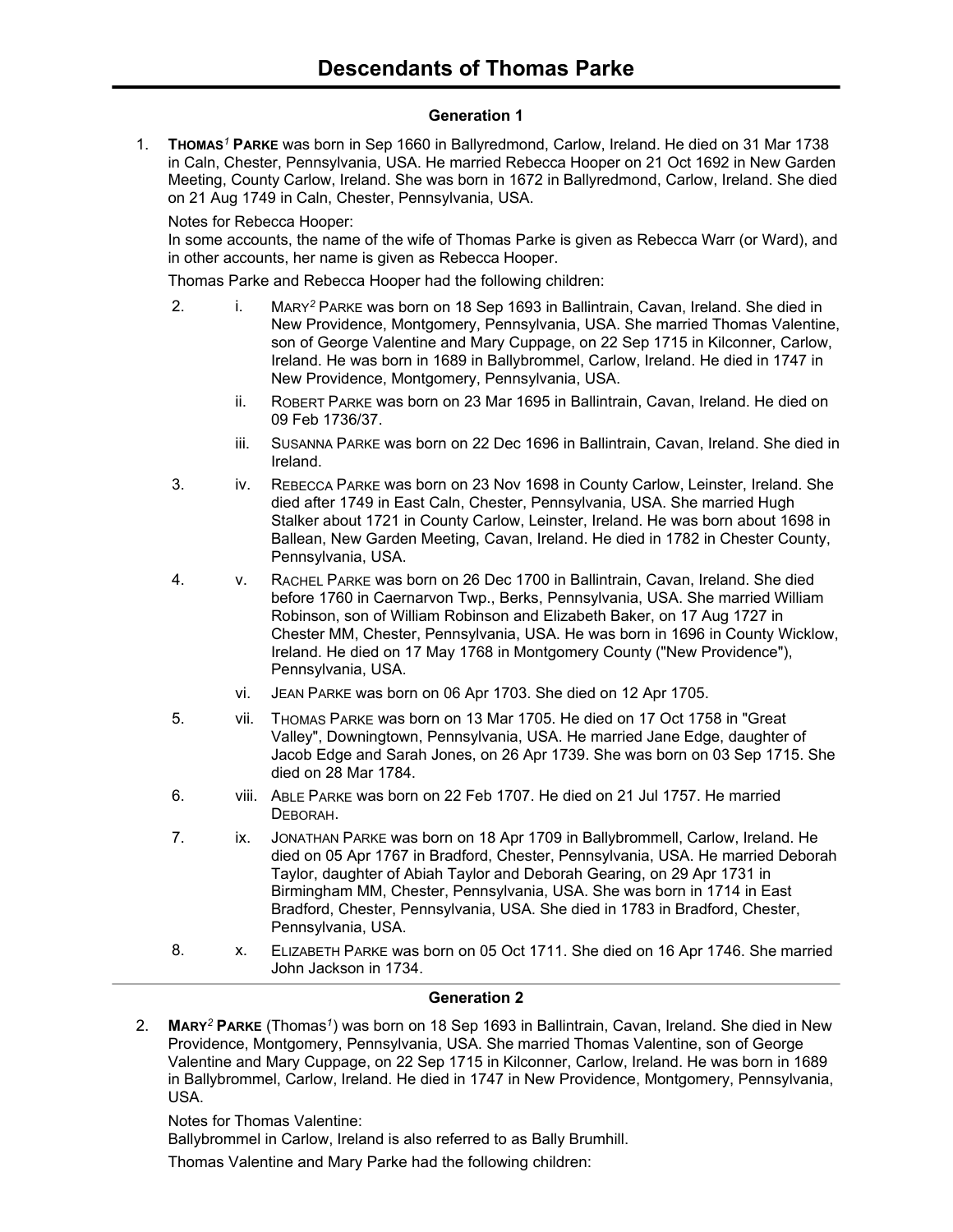- 9. i. ROBERT*<sup>3</sup>* VALENTINE was born on 21 Sep 1717 in Ballybrommel, Carlow, Ireland. He died on 21 Jul 1786 in East Caln Twp., Chester, Pennsylvania, USA. He married Rachel Edge, daughter of John Edge and Mary Smedley, on 04 Apr 1747 in East Caln Twp., Chester, Pennsylvania, USA. She was born on 29 Jun 1725 in Middletown, Chester, Pannsylvania, USA. She died on 31 Jan 1779.
	- ii. JOHN VALENTINE was born in 1719 in Ballybrommel, Carlow, Ireland.
- 10. iii. THOMAS VALENTINE was born in 1721 in Ballybrommel, Carlow, Ireland. He died in 1762 in Charlestown Twp., Chester, Pennsylvania, USA. He married Rebecca Robinson on 23 Nov 1752 in Montgomery County, Pennsylvania, USA. She was born in 1723. She died in 1822.
- 11. iv. JONATHAN VALENTINE was born in 1730 in East Caln Twp., Chester, Pennsylvania, USA. He died about 1811 in East Caln Twp., Chester, Pennsylvania, USA. He married Lydia Baldwin, daughter of John Baldwin and Elizabeth Pusey, on 09 May 1755. She was born on 30 Nov 1736 in Christina Hundred, New Castle, Delaware, USA. She died in East Caln Twp., Chester, Pennsylvania, USA.
- 3. **REBECCA***<sup>2</sup>* **PARKE** (Thomas*<sup>1</sup>* ) was born on 23 Nov 1698 in County Carlow, Leinster, Ireland. She died after 1749 in East Caln, Chester, Pennsylvania, USA. She married Hugh Stalker about 1721 in County Carlow, Leinster, Ireland. He was born about 1698 in Ballean, New Garden Meeting, Cavan, Ireland. He died in 1782 in Chester County, Pennsylvania, USA.

Hugh Stalker and Rebecca Parke had the following children:

- 12. i. THOMAS*<sup>3</sup>* STALKER was born about 1722 in Ireland. He died on 08 May 1794 in Chester County, Pennsylvania, USA. He married Grace Thomas, daughter of Richard Thomas Jr, on 01 Apr 1749 in Uwchlan, Chester, Pennsylvania, USA. She was born on 09 Jul 1722 in Chester County, Pennsylvania, USA.
	- ii. MARY STALKER was born in Jan 1725 in Downingtown, Chester, Pennsylvania, USA. She died on 25 Jan 1762 in Lancaster, Lancaster, Pennsylvania, USA. She married William McClain on 16 May 1749 in Christ Church, Philadelphia, Pennsylvania, USA. He was born about 1727 in Scotland. He died about 1762 in Hagerstown, Washington, Maryland, USA.
	- iii. SAMUEL STALKER.
	- iv. GEORGE STALKER was born on 16 Nov 1726 in Chester County, Pennsylvania, USA.
	- v. REBECCA STALKER was born about 1728 in Chester County, Pennsylvania, USA.
	- vi. DEBORAH STALKER.
	- vii. JOHN STALKER.
	- viii. JONATHAN STALKER.
- 4. **RACHEL***<sup>2</sup>* **PARKE** (Thomas*<sup>1</sup>* ) was born on 26 Dec 1700 in Ballintrain, Cavan, Ireland. She died before 1760 in Caernarvon Twp., Berks, Pennsylvania, USA. She married William Robinson, son of William Robinson and Elizabeth Baker, on 17 Aug 1727 in Chester MM, Chester, Pennsylvania, USA. He was born in 1696 in County Wicklow, Ireland. He died on 17 May 1768 in Montgomery County ("New Providence"), Pennsylvania, USA.

### Notes for William Robinson:

In one reference, William Robinson is said to be from "White Marsh". The author is probably referring to Whitemarsh Township, Montgomery County, Pennsylvania.

William Robinson and Rachel Parke had the following children:

- i. WILLIAM*<sup>3</sup>* ROBINSON was born in 1728.
- ii. ELIZABETH ROBINSON was born in 1730.
- iii. REBECCA ROBINSON was born in 1732. She died in 1822.
- iv. MARY ROBINSON was born in 1736 in Chester, Pennsylvania, USA. She died in 1780.
- v. THOMAS ROBINSON was born in 1739 in Chester, Pennsylvania, USA. He died in 1822.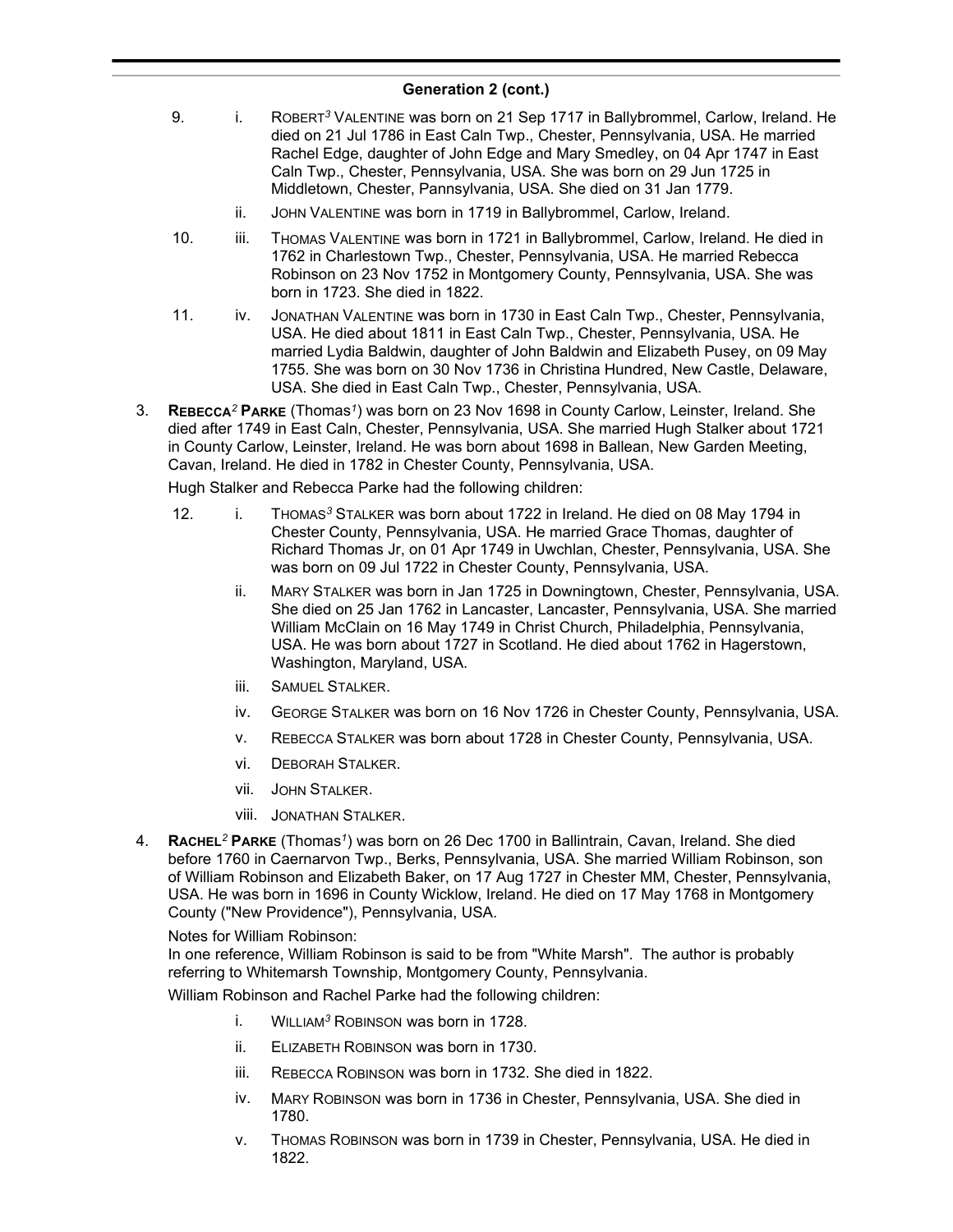- vi. NICHOLAS ROBINSON was born in 1741.
- vii. RACHEL ROBINSON was born in 1743.
- 5. **THOMAS***<sup>2</sup>* **PARKE** (Thomas*<sup>1</sup>* ) was born on 13 Mar 1705. He died on 17 Oct 1758 in "Great Valley", Downingtown, Pennsylvania, USA. He married Jane Edge, daughter of Jacob Edge and Sarah Jones, on 26 Apr 1739. She was born on 03 Sep 1715. She died on 28 Mar 1784.

Thomas Parke and Jane Edge had the following children:

- 13. i. ROBERT*<sup>3</sup>* PARKE was born on 14 Apr 1740 in East Caln, Chester, Pennsylvania, USA. He died on 14 Oct 1773 in East Caln, Chester, Pennsylvania, USA. He married Ann Edge, daughter of George Edge and Ann Pennell, on 18 Oct 1770 in Uwchlan MM, Chester, Pennsylvania, USA. She was born on 26 Feb 1748. She died on 14 Sep 1827.
- 14. ii. SARAH PARKE was born on 29 Mar 1742 in East Caln, Chester, Pennsylvania, USA. She died on 16 Aug 1794 in Downingtown, Chester, Pennsylvania, USA. She married Owen Biddle, son of John Biddle and Sarah Owen, on 29 Sep 1760 in East Caln, Chester, Pennsylvania, USA. He was born on 11 Apr 1737 in Philadelphia, Philadelphia, Pennsylvania, USA. He died on 19 Mar 1799 in Philadelphia, Philadelphia, Pennsylvania, USA.
	- iii. REBECCA PARKE was born on 19 Jul 1744. She died on 30 Jan 1816 in Lancaster County, Pennsylvania, USA. She married William Webb in 1782.

Notes for Rebecca Parke: Rebecca Parke and William Webb had no children ("d. s. p.", "decessit sine prole", "died without issue")

- 15. iv. HANNAH PARKE was born on 27 Feb 1747. She died on 19 Mar 1781 in Philadelphia, Philadelphia, Pennsylvania, USA. She married Benjamin Poultney on 13 Nov 1767. He died on 21 Sep 1793.
- 16. v. THOMAS PARKE MD was born on 06 Aug 1749 in East Caln, Chester, Pennsylvania, USA. He died on 09 Jan 1835 in Philadelphia, Pennsylvania, USA. He married Rachel Pemberton, daughter of James Pemberton, on 13 Apr 1775 in Philadelphia, Pennsylvania, USA. She died in 1786 in Philadelphia, Pennsylvania, USA.
	- vi. JANE PARKE was born on 31 Aug 1752. She died on 06 Mar 1753.
	- vii. JACOB PARKE was born on 26 Apr 1754. He died on 10 Mar 1817 in Philadelphia, Philadelphia, Pennsylvania, USA.
- 6. **ABLE***<sup>2</sup>* **PARKE** (Thomas*<sup>1</sup>* ) was born on 22 Feb 1707. He died on 21 Jul 1757. He married **DEBORAH**.

Able Parke and Deborah had the following child:

- i. THOMAS*<sup>3</sup>* PARKE was born in Dec 1724.
- 7. **JONATHAN***<sup>2</sup>* **PARKE** (Thomas*<sup>1</sup>* ) was born on 18 Apr 1709 in Ballybrommell, Carlow, Ireland. He died on 05 Apr 1767 in Bradford, Chester, Pennsylvania, USA. He married Deborah Taylor, daughter of Abiah Taylor and Deborah Gearing, on 29 Apr 1731 in Birmingham MM, Chester, Pennsylvania, USA. She was born in 1714 in East Bradford, Chester, Pennsylvania, USA. She died in 1783 in Bradford, Chester, Pennsylvania, USA.

Jonathan Parke and Deborah Taylor had the following children:

- 17. i. JOSEPH*<sup>3</sup>* PARKE was born in Nov 1731. He died on 15 May 1830. He married (1) MARGERY BRADY. He married (2) MARY DAVIS.
- 18. ii. DEBORAH PARKE was born on 05 Jun 1734 in East Bradford Twp., Chester, Pennsylvania, USA. She died on 13 Jan 1774 in Chester County, Pennsylvania, USA. She married Samuel Cope, son of John Cope and Charity Jefferis, on 07 Jun 1753 in Bradford MM, Chester County, Pennsylvania, USA. He was born on 10 Aug 1726 in East Bradford Twp., Chester, Pennsylvania, USA. He died on 15 Sep 1817 in Chester County, Pennsylvania, USA.
- 19. iii. ABIAH PARKE was born in Feb 1737 in Chester County, Pennsylvania, USA. He died on 31 Mar 1800 in Caln, Chester, Pennsylvania, USA. He married RUTH JONES. She was born on 26 Mar 1738 in Montgomery County, Pennsylvania, USA. She died on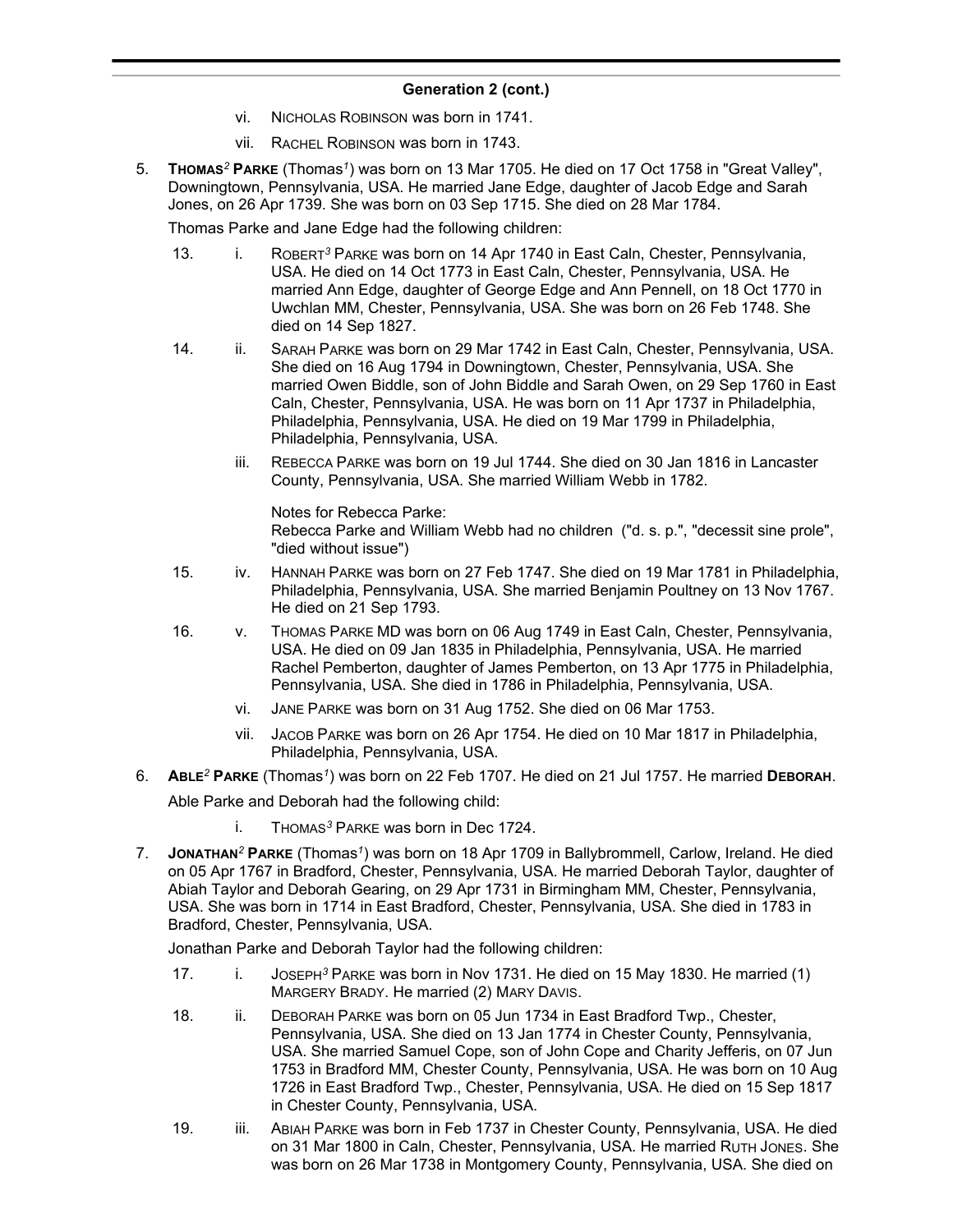### **Generation 2 (cont.)**  $\sum_{i=1}^{n}$

01 Jun 1817 in Chester County, Pennsylvania, USA.

- 20. iv. REBECCA PARKE was born in 1739. She married James Webb in 1758.
- 21. v. ALICE PARKE was born on 12 May 1744 in Chester, Pennsylvania, USA. She died on 18 Mar 1830 in East Bradford Twp., Chester, Pennsylvania, USA. She married John Hannum, son of John Hannum and Jane Neild, on 09 Feb 1768 in St. James Church, Lancaster, Pennsylvania, USA. He was born in 1740 in Concord, Chester, Pennsylvania, USA. He died on 07 Feb 1799 in East Bradford Twp., Chester, Pennsylvania, USA.
- 22. vi. JONATHAN PARKE was born on 01 Dec 1747. He married JANE BUCHANAN.
	- vii. MARY PARKE.
- 8. **ELIZABETH***<sup>2</sup>* **PARKE** (Thomas*<sup>1</sup>* ) was born on 05 Oct 1711. She died on 16 Apr 1746. She married John Jackson in 1734.

John Jackson and Elizabeth Parke had the following children:

- i. RICHARD*<sup>3</sup>* JACKSON.
- ii. SARAH JACKSON.
- iii. THOMAS JACKSON. He died in 1775.

Notes for Thomas Jackson: Thomas Jackson (d. 1775) had no children.

### **Generation 3**

9. **ROBERT***<sup>3</sup>* **VALENTINE** (Mary*<sup>2</sup>* Parke, Thomas*<sup>1</sup>* Parke) was born on 21 Sep 1717 in Ballybrommel, Carlow, Ireland. He died on 21 Jul 1786 in East Caln Twp., Chester, Pennsylvania, USA. He married Rachel Edge, daughter of John Edge and Mary Smedley, on 04 Apr 1747 in East Caln Twp., Chester, Pennsylvania, USA. She was born on 29 Jun 1725 in Middletown, Chester, Pannsylvania, USA. She died on 31 Jan 1779.

Notes for Robert Valentine:

The dates of birth of the children of Robert Valentine vary slightly from source to source.

Robert Valentine and Rachel Edge had the following children:

- i. THOMAS*<sup>4</sup>* VALENTINE was born on 28 May 1748 in Downingtown, Chester, Pennsylvania, USA. He died on 27 Mar 1752.
- ii. MARY VALENTINE was born on 26 Sep 1750 in Downingtown, Chester, Pennsylvania, USA. She died on 24 Mar 1752.
- 23. iii. ROBERT VALENTINE was born on 24 Jun 1752 in Downingtown, Chester, Pennsylvania, USA. He died on 12 Mar 1803. He married Ann Bond on 27 May 1773 in Uwchlan Township, Chester, Pennsylvania, USA. She was born on 29 Oct 1752. She died on 02 Oct 1843.
	- iv. RACHEL VALENTINE was born on 14 Oct 1754 in Downingtown, Chester, Pennsylvania, USA. She died on 02 Jun 1834. She married Joseph Malin on 22 Feb 1799. He was born on 21 Jun 1753 in East Whiteland, Chester, Pennsylvania, USA. He died on 17 Feb 1826 in East Whiteland, Chester, Pennsylvania, USA.
	- v. JANE VALENTINE was born on 26 Oct 1756 in Downingtown, Chester, Pennsylvania, USA. She died on 02 Jul 1757.
	- vi. SARAH VALENTINE was born on 14 Nov 1757 in Downingtown, Chester, Pennsylvania, USA. She died on 04 Jul 1758.
	- vii. PHEBE VALENTINE was born on 06 May 1759 in Downingtown, Chester, Pennsylvania, USA. She married Abraham Sharpless, son of William Sharpless and Abigail Sharp, on 03 Jun 1785 in Uwchlan, Chester, Pennsylvania, USA. He was born in 1748 in Concord, Chester, Pennsylvania, USA. He died on 22 Sep 1835 in Delaware County, Pennsylvania, USA.
	- viii. GEORGE VALENTINE was born on 16 Apr 1761 in Downingtown, Chester, Pennsylvania, USA. He died in 1802. He married PHEBE ASHBRIDGE.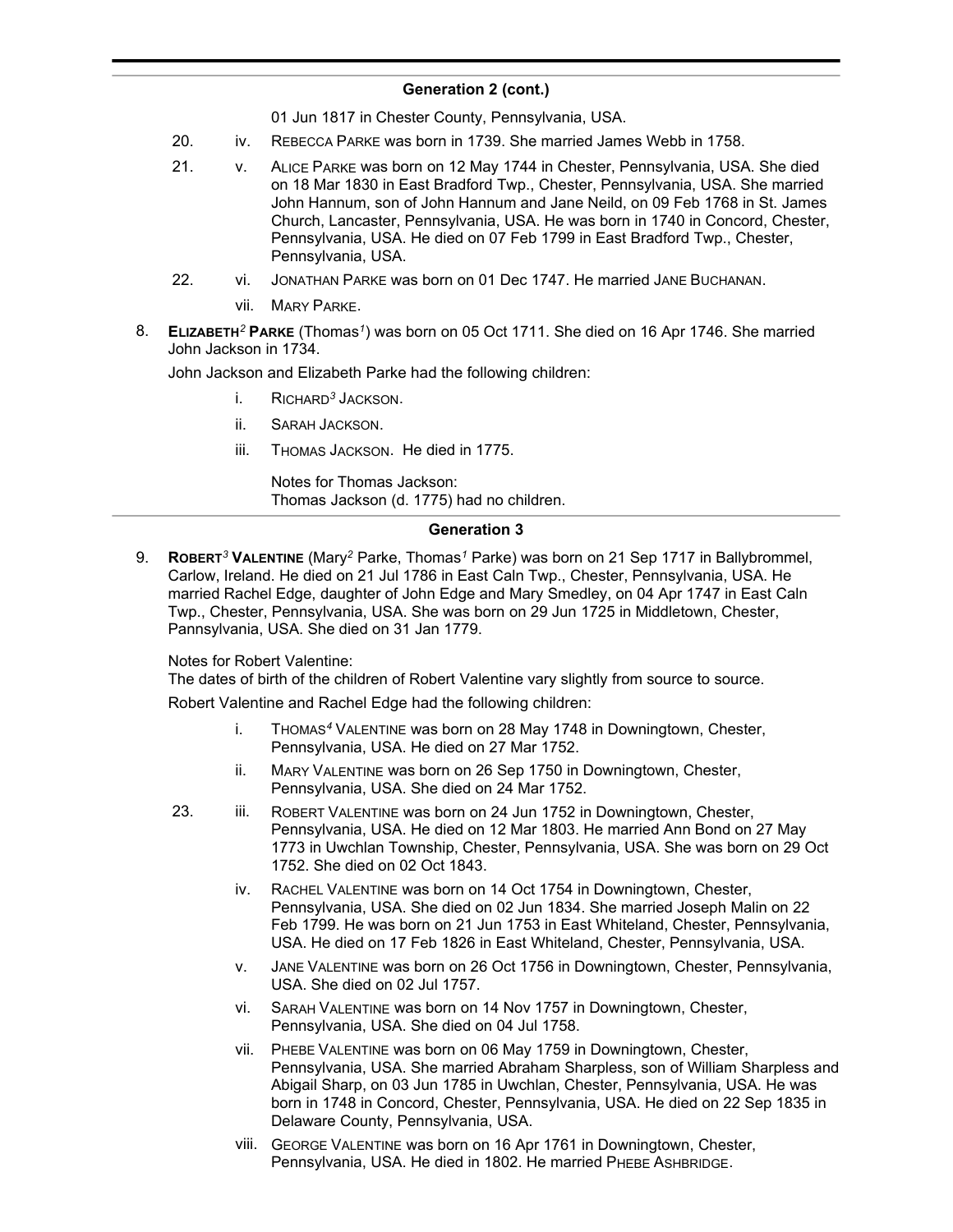Notes for George Valentine: George Valentine died without issue.

- ix. JACOB VALENTINE was born on 10 Jul 1763 in Downingtown, Chester, Pennsylvania, USA. He died on 26 May 1777.
- 24. x. SUSANNAH VALENTINE was born on 26 Mar 1766 in Downingtown, Chester, Pennsylvania, USA. She died on 10 Jul 1821. She married George Massey, son of Isaac Massey and Phebe Ashbridge, on 19 Apr 1792. He was born on 09 Dec 1767. He died on 10 Feb 1848.
- 10. **THOMAS***<sup>3</sup>* **VALENTINE** (Mary*<sup>2</sup>* Parke, Thomas*<sup>1</sup>* Parke) was born in 1721 in Ballybrommel, Carlow, Ireland. He died in 1762 in Charlestown Twp., Chester, Pennsylvania, USA. He married Rebecca Robinson on 23 Nov 1752 in Montgomery County, Pennsylvania, USA. She was born in 1723. She died in 1822.

Thomas Valentine and Rebecca Robinson had the following children:

- i. THOMAS*<sup>4</sup>* VALENTINE.
- ii. WILLIAM VALENTINE.
- iii. MARY VALENTINE.
- iv. RACHEL VALENTINE.
- v. JOHN VALENTINE.
- 11. **JONATHAN***<sup>3</sup>* **VALENTINE** (Mary*<sup>2</sup>* Parke, Thomas*<sup>1</sup>* Parke) was born in 1730 in East Caln Twp., Chester, Pennsylvania, USA. He died about 1811 in East Caln Twp., Chester, Pennsylvania, USA. He married Lydia Baldwin, daughter of John Baldwin and Elizabeth Pusey, on 09 May 1755. She was born on 30 Nov 1736 in Christina Hundred, New Castle, Delaware, USA. She died in East Caln Twp., Chester, Pennsylvania, USA.

Jonathan Valentine and Lydia Baldwin had the following children:

- 25. i. ABSALOM*<sup>4</sup>* VALENTINE was born about 1757 in East Caln, Chester, Pennsylvania, USA. He married Mary Temple, daughter of Thomas Temple and Mary, about 1777. She was born on 28 Dec 1758 in East Caln, Chester, Pennsylvania, USA. She died about 1799.
	- ii. JEHU VALENTINE.
	- iii. JOHN VALENTINE.
	- iv. JONATHAN VALENTINE.
	- v. ELIZABETH VALENTINE.
	- vi. MARY VALENTINE.
	- vii. LYDIA VALENTINE was born on 15 Jan 1763 in East Caln, Chester, Pennsylvania, USA. She died on 17 Jan 1845 in Evans City, Butler, Pennsylvania, USA. She married Jesse Evans on 03 Dec 1779 in Butler, Butler, Pennsylvania, USA.
	- viii. THOMAS VALENTINE.
- 12. **THOMAS***<sup>3</sup>* **STALKER** (Rebecca*<sup>2</sup>* Parke, Thomas*<sup>1</sup>* Parke) was born about 1722 in Ireland. He died on 08 May 1794 in Chester County, Pennsylvania, USA. He married Grace Thomas, daughter of Richard Thomas Jr, on 01 Apr 1749 in Uwchlan, Chester, Pennsylvania, USA. She was born on 09 Jul 1722 in Chester County, Pennsylvania, USA.

Thomas Stalker and Grace Thomas had the following children:

- 26. i. THOMAS*<sup>4</sup>* STALKER. He married JANE BOND.
	- ii. REBECCA STALKER.
	- iii. MARY STALKER. She married WILLIAM PIM. He died on 11 Dec 1751.
	- iv. HANNAH STALKER. She married ISAAC COATES.
	- v. GRACE STALKER.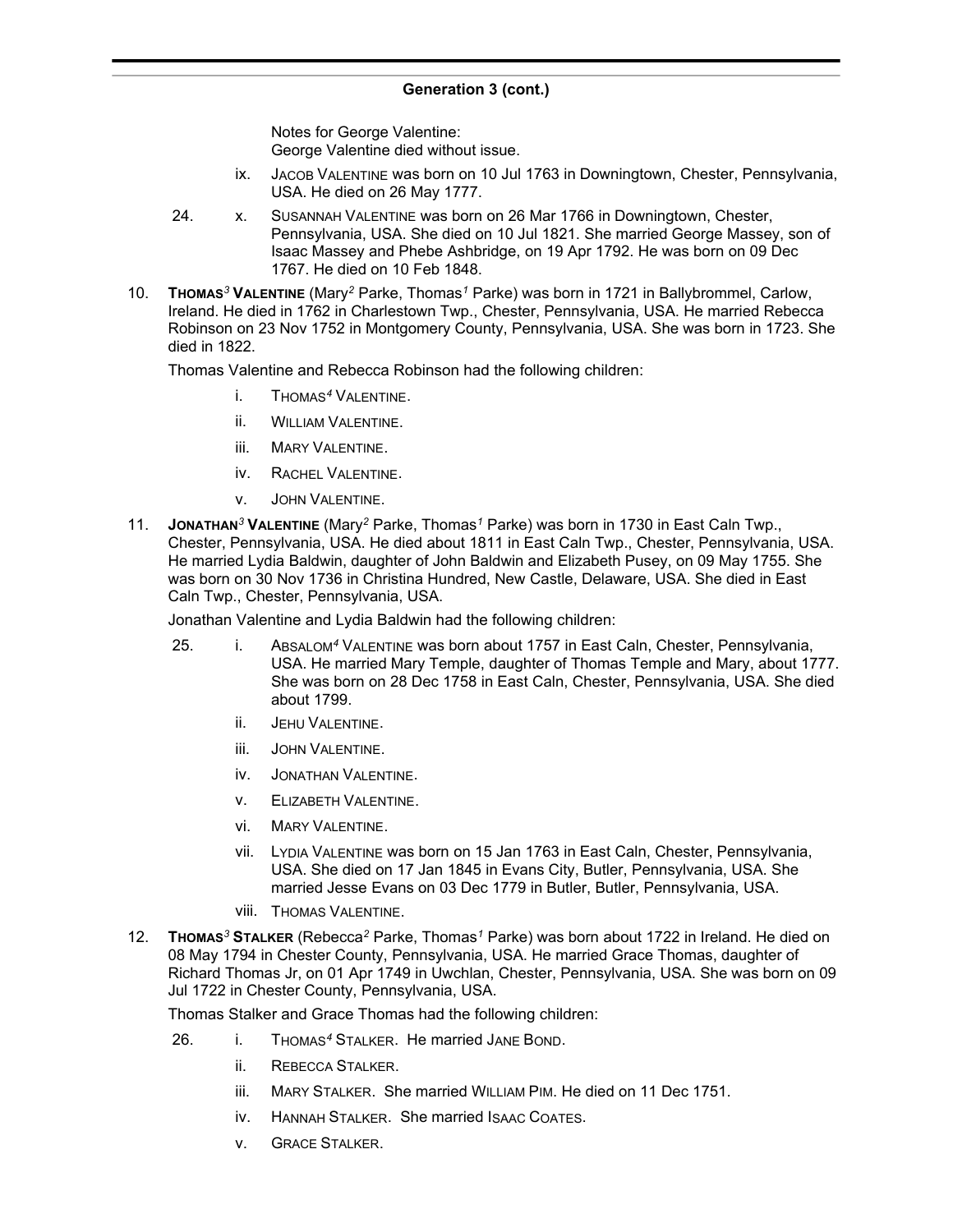- vi. ELIZABETH STALKER.
- vii. LYDIA STALKER.
- 13. **ROBERT***<sup>3</sup>* **PARKE** (Thomas*<sup>2</sup>* , Thomas*<sup>1</sup>* ) was born on 14 Apr 1740 in East Caln, Chester, Pennsylvania, USA. He died on 14 Oct 1773 in East Caln, Chester, Pennsylvania, USA. He married Ann Edge, daughter of George Edge and Ann Pennell, on 18 Oct 1770 in Uwchlan MM, Chester, Pennsylvania, USA. She was born on 26 Feb 1748. She died on 14 Sep 1827.

Robert Parke and Ann Edge had the following children:

i. JANE*<sup>4</sup>* PARKE was born on 27 Jul 1771 in East Caln, Chester, Pennsylvania, USA. She died on 05 Dec 1833 in East Caln, Chester, Pennsylvania, USA.

Notes for Jane Parke: Jane Parke never married.

- 27. ii. THOMAS R. PARKE was born on 04 Feb 1773 in East Caln, Chester, Pennsylvania, USA. He died on 05 Mar 1814 in East Caln, Chester, Pennsylvania, USA. He married Elizabeth Bowen, daughter of John Bowen and Jane, on 26 Dec 1798. She was born on 03 Jul 1777. She died on 16 Apr 1839.
- 14. **SARAH***<sup>3</sup>* **PARKE** (Thomas*<sup>2</sup>* , Thomas*<sup>1</sup>* ) was born on 29 Mar 1742 in East Caln, Chester, Pennsylvania, USA. She died on 16 Aug 1794 in Downingtown, Chester, Pennsylvania, USA. She married Owen Biddle, son of John Biddle and Sarah Owen, on 29 Sep 1760 in East Caln, Chester, Pennsylvania, USA. He was born on 11 Apr 1737 in Philadelphia, Philadelphia, Pennsylvania, USA. He died on 19 Mar 1799 in Philadelphia, Philadelphia, Pennsylvania, USA.

Owen Biddle and Sarah Parke had the following children:

- i. JANE*<sup>4</sup>* BIDDLE.
- ii. JOHN BIDDLE.
- iii. REBECCA OWEN BIDDLE.
- iv. SARAH BIDDLE.
- v. TACY BIDDLE.
- vi. THOMAS BIDDLE.
- vii. OWEN BIDDLE.
- viii. ROBERT BIDDLE.
- ix. CLEMENT BIDDLE.
- x. ANNE BIDDLE.
- 15. **HANNAH***<sup>3</sup>* **PARKE** (Thomas*<sup>2</sup>* , Thomas*<sup>1</sup>* ) was born on 27 Feb 1747. She died on 19 Mar 1781 in Philadelphia, Philadelphia, Pennsylvania, USA. She married Benjamin Poultney on 13 Nov 1767. He died on 21 Sep 1793.

Benjamin Poultney and Hannah Parke had the following children:

- i. JANE*<sup>4</sup>* POULTNEY was born on 27 Sep 1768. She died on 29 Jan 1771.
- ii. ELLENOR POULTNEY was born on 14 Oct 1770. She died on 16 May 1784.
- iii. REBECCA POULTNEY was born on 23 Sep 1772. She married JOHN SMITH.
- iv. THOMAS POULTNEY was born on 24 Sep 1774. He died on 29 Jun 1802.
- v. HANNAH POULTNEY was born on 04 Oct 1776. She died on 12 Oct 1793.
- vi. SARAH POULTNEY was born on 22 May 1778. She married SAMUEL WILLIAMS.
- 16. **THOMAS***<sup>3</sup>* **PARKE MD** (Thomas*<sup>2</sup>* , Thomas*<sup>1</sup>* ) was born on 06 Aug 1749 in East Caln, Chester, Pennsylvania, USA. He died on 09 Jan 1835 in Philadelphia, Pennsylvania, USA. He married Rachel Pemberton, daughter of James Pemberton, on 13 Apr 1775 in Philadelphia, Pennsylvania, USA. She died in 1786 in Philadelphia, Pennsylvania, USA.

Thomas Parke MD and Rachel Pemberton had the following children:

i. PEMBERTON*<sup>4</sup>* PARKE was born on 23 Aug 1777. He died on 08 Aug 1778.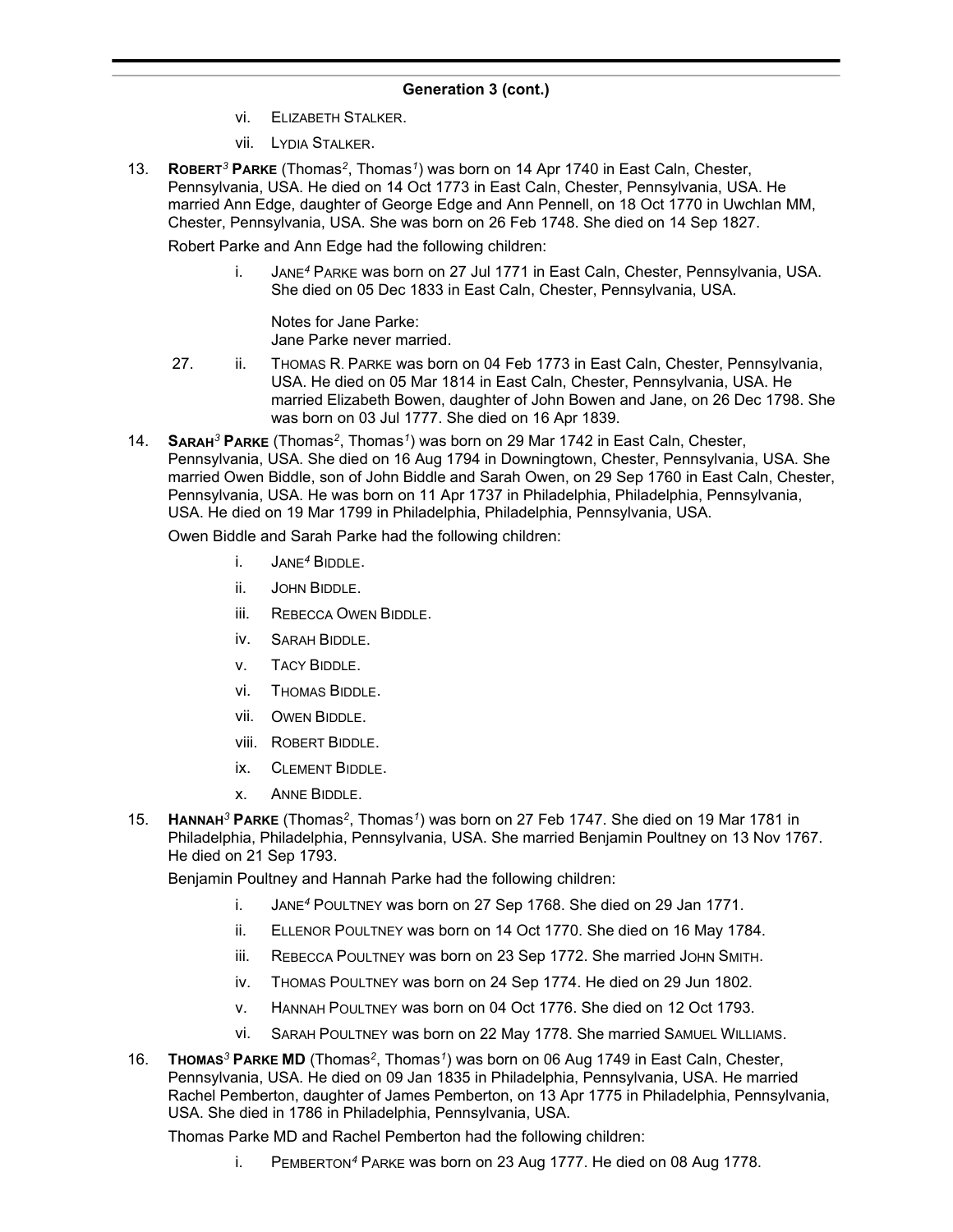ii. THOMAS PARKE was born on 03 Aug 1779. He died on 18 Sep 1840.

Notes for Thomas Parke: Thomas Parke died without issue.

- iii. RACHEL PARKE was born on 19 Nov 1780. She died on 19 Nov 1780.
- iv. HANNAH PARKE was born on 20 Jan 1782.
- v. JAMES PEMBERTON PARKE was born on 08 Dec 1783.
- 17. **JOSEPH***<sup>3</sup>* **PARKE** (Jonathan*<sup>2</sup>* , Thomas*<sup>1</sup>* ) was born in Nov 1731. He died on 15 May 1830. He married (1) **MARGERY BRADY**. He married (2) **MARY DAVIS**.

Joseph Parke and Margery Brady had the following children:

- i. REBECCA*<sup>4</sup>* PARKE. She married JACOB BABB.
- ii. DEBORAH PARKE.
- iii. PHOEBE PARKE. She married THOMAS TUCKER.
- iv. JONATHAN PARKE.
- v. DAVIS PARKE.
- vi. JOHN PARKE.
- vii. BERSHEBA PARKE. She married JOSEPH WEBB.

Joseph Parke and Mary Davis had the following child:

- 28. viii. ABIAH PARKE. He married Shawnee Indian in Malden, Canada.
- 18. **DEBORAH***<sup>3</sup>* **PARKE** (Jonathan*<sup>2</sup>* , Thomas*<sup>1</sup>* ) was born on 05 Jun 1734 in East Bradford Twp., Chester, Pennsylvania, USA. She died on 13 Jan 1774 in Chester County, Pennsylvania, USA. She married Samuel Cope, son of John Cope and Charity Jefferis, on 07 Jun 1753 in Bradford MM, Chester County, Pennsylvania, USA. He was born on 10 Aug 1726 in East Bradford Twp., Chester, Pennsylvania, USA. He died on 15 Sep 1817 in Chester County, Pennsylvania, USA.

Notes for Deborah Parke:

Information for Deborah Parke and Samuel Cope is taken from the following:

Samuel Cope and Deborah Parke had the following children:

- 29. i. CHARITY*<sup>4</sup>* COPE was born on 08 Apr 1754 in East Bradford Twp., Chester, Pennsylvania, USA. She died on 29 Aug 1840 in East Caln Twp., Chester, Pennsylvania, USA. She married Caleb Baldwin, son of John Baldwin and Ann Pierce, on 24 Nov 1774 in Bradford MM, Chester County, Pennsylvania, USA. He was born on 31 Aug 1749 in East Caln Twp., Chester, Pennsylvania, USA. He died on 11 Feb 1826 in East Caln Twp., Chester, Pennsylvania, USA.
	- ii. JESSE COPE was born on 10 Oct 1755 in East Bradford Twp., Chester, Pennsylvania, USA. He died on 18 Oct 1755 in East Bradford Twp., Chester, Pennsylvania, USA.
- 30. iii. SAMUEL COPE was born on 01 Oct 1756 in East Bradford Twp., Chester, Pennsylvania, USA. He died on 28 Feb 1837 in East Bradford Twp., Chester, Pennsylvania, USA. He married Elizabeth Blackford, daughter of Gerard Blackford and Mary, on 25 Oct 1792. She was born in Wilmington, New Castle, Delaware, USA.
- 31. iv. ABIAH COPE was born on 22 May 1759 in East Bradford Twp., Chester, Pennsylvania, USA. He died in East Bradford Twp., Chester, Pennsylvania, USA. He married Jane Morris, daughter of David Morris and Jane Roberts, on 01 Dec 1785. She was born on 02 Jan 1760 in Robinson Twp., Berks, Pennsylvania, USA. She died on 22 Mar 1834 in East Bradford Twp., Chester, Pennsylvania, USA.
	- v. REBECCA COPE was born in 1760 in East Bradford Twp., Chester, Pennsylvania, USA.
- 32. vi. JONATHAN COPE was born on 22 Dec 1762 in East Bradford Twp., Chester, Pennsylvania, USA. He died on 10 Jun 1840 in East Bradford Twp., Chester,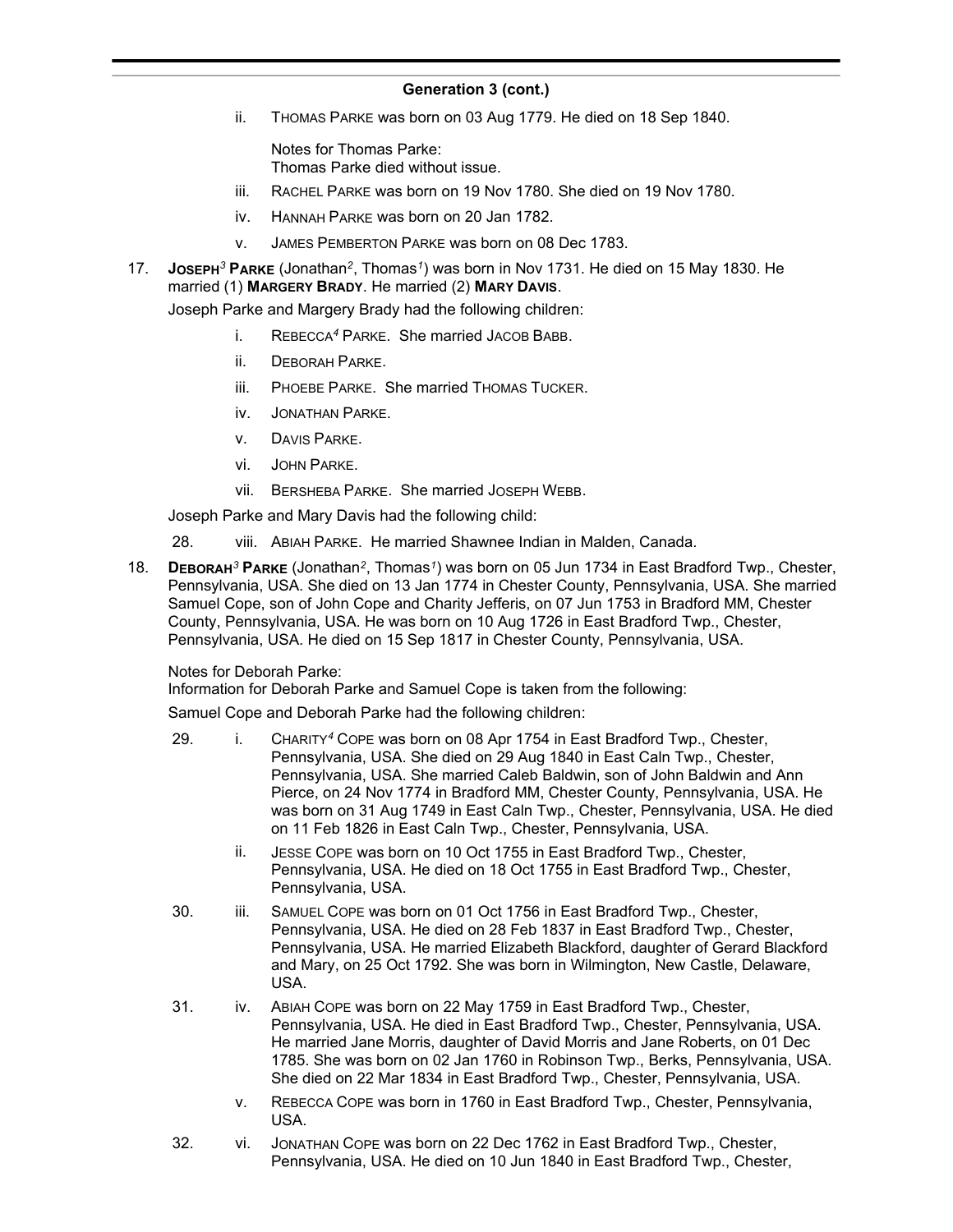Pennsylvania, USA. He married (1) ZILLAH DARLINGTON. She was born on 05 Sep 1769 in East Bradford Twp., Chester, Pennsylvania, USA. She died on 10 Sep 1844 in East Bradford Twp., Chester, Pennsylvania, USA. He married (2) SUSANNA MERCER. She was born on 11 Sep 1770 in Chester County, Pennsylvania, USA. She died about 1790 in East Bradford Twp., Chester, Pennsylvania, USA.

- vii. DEBORAH COPE was born in 1765 in East Bradford Twp., Chester, Pennsylvania, USA.
- 33. viii. MARY COPE was born in 1767 in East Bradford Twp., Chester, Pennsylvania, USA. She died in West Chester, Chester, Pennsylvania, USA. She married Jesse Green, son of Robert Green and Hannah, on 12 Mar 1795 in Bradford MM, Chester County, Pennsylvania, USA. He was born on 23 Apr 1757 in Birmingham Twp., Delaware, Pennsylvania, USA. He died on 12 Mar 1844 in East Bradford Twp., Chester, Pennsylvania, USA.
	- ix. SOPHIA COPE was born in 1769 in East Bradford Twp., Chester, Pennsylvania, USA.
- 34. x. DEBORAH COPE was born on 16 Sep 1771 in East Bradford Twp., Chester, Pennsylvania, USA. She died on 16 Aug 1837 in Philadelphia, Phildelphia, Pennsylvania, USA. She married Thomas Spackman, son of Thomas Spackman and Jane Wollerton, on 19 Mar 1795. He was born on 23 Jul 1767 in East Bradford Twp., Chester, Pennsylvania, USA. He died on 13 Nov 1843 in Philadelphia, Phildelphia, Pennsylvania, USA.
- 19. **ABIAH***<sup>3</sup>* **PARKE** (Jonathan*<sup>2</sup>* , Thomas*<sup>1</sup>* ) was born in Feb 1737 in Chester County, Pennsylvania, USA. He died on 31 Mar 1800 in Caln, Chester, Pennsylvania, USA. He married **RUTH JONES**. She was born on 26 Mar 1738 in Montgomery County, Pennsylvania, USA. She died on 01 Jun 1817 in Chester County, Pennsylvania, USA.

Abiah Parke and Ruth Jones had the following children:

- 35. i. MARY*<sup>4</sup>* PARKE was born on 19 Feb 1761 in Chester County, Pennsylvania, USA. She died on 01 Aug 1800 in Uwchlan, Chester, Pennsylvania, USA. She married JOHN MASON. He was born on 18 Jul 1755 in Marple Twp., Delaware, Pennsylvania, USA. He died on 31 Mar 1822 in Uwchlan, Chester, Pennsylvania, USA.
	- ii. JONATHAN PARKE was born on 02 Jul 1762. He died on 11 Nov 1841.
	- iii. DEBORAH PARKE was born on 25 Mar 1764.
	- iv. MALACHI PARKE was born on 19 Nov 1765.
- 36. v. THOMAS A. PARKE was born on 03 Nov 1767 in Downingtown, Chester, Pennsylvania, USA. He died on 17 Feb 1841 in Downingtown, Chester, Pennsylvania, USA. He married ANN EDGE. She was born on 08 Sep 1776 in Upper Providence Twp., Chester, Pennsylvania, USA. She died on 16 Jun 1850 in Downingtown, Chester, Pennsylvania, USA.
	- vi. ABIAH PARKE was born in Nov 1769.
	- vii. WILLIAM PARKE was born on 17 Nov 1772. He died in Sep 1816. He married (1) ELIZABETH PARKE. He married (2) RACHEL FLEMING.
- 37. viii. ESTHER PARKE was born on 26 Sep 1777. She died in 1866 in Downingtown, Chester, Pennsylvania, USA. She married Jesse Evans in 1802. He died in 1832 in East Caln, Chester, Pennsylvania, USA.
	- ix. ROBERT PARKE was born on 30 Jun 1780.
	- x. FRANCES PARKE.
- 20. **REBECCA***<sup>3</sup>* **PARKE** (Jonathan*<sup>2</sup>* , Thomas*<sup>1</sup>* ) was born in 1739. She married James Webb in 1758.

James Webb and Rebecca Parke had the following children:

- i. JOSEPH*<sup>4</sup>* WEBB was born in 1760.
- ii. JONATHAN WEBB.
- iii. MARTHA WEBB.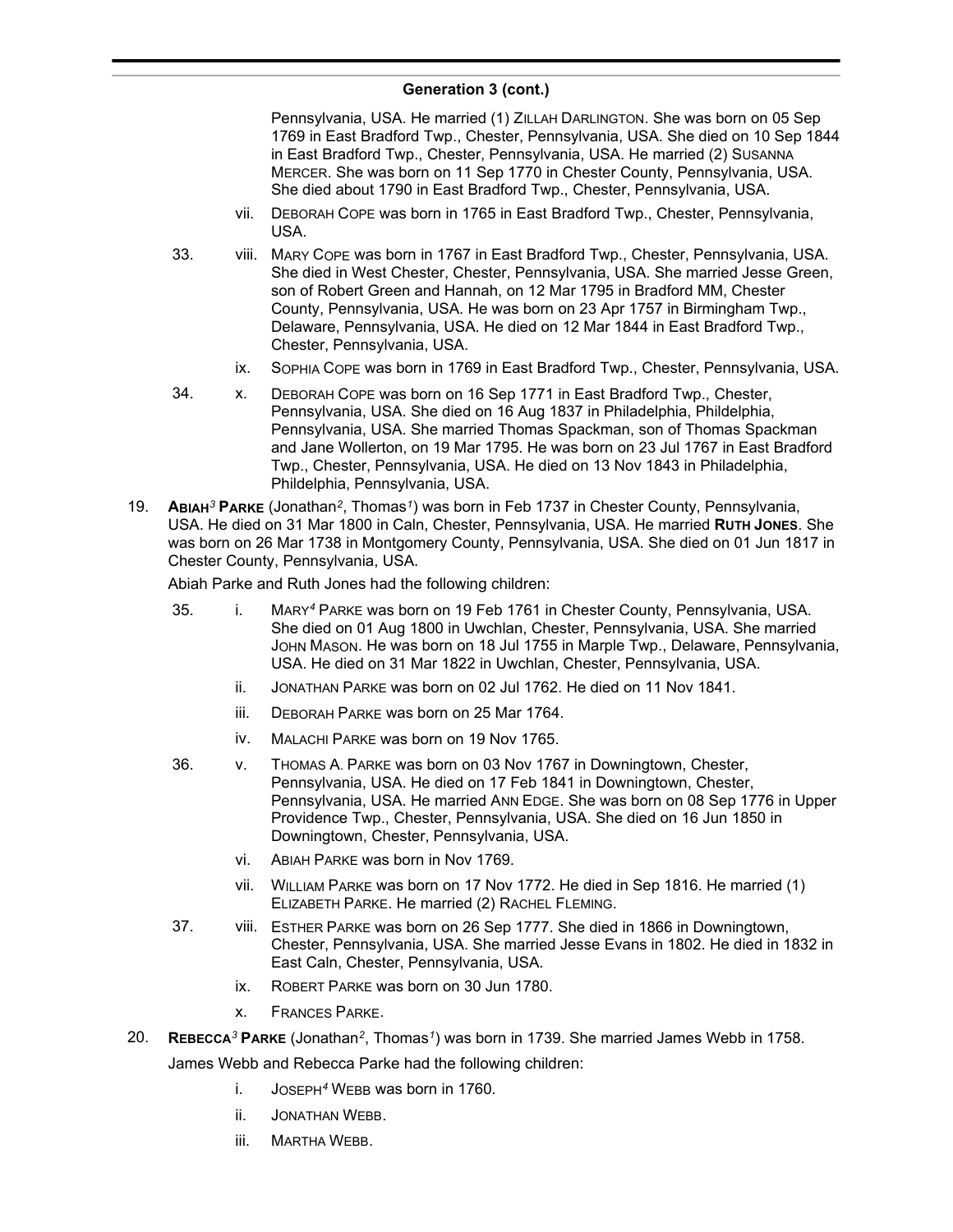21. **ALICE***<sup>3</sup>* **PARKE** (Jonathan*<sup>2</sup>* , Thomas*<sup>1</sup>* ) was born on 12 May 1744 in Chester, Pennsylvania, USA. She died on 18 Mar 1830 in East Bradford Twp., Chester, Pennsylvania, USA. She married John Hannum, son of John Hannum and Jane Neild, on 09 Feb 1768 in St. James Church, Lancaster, Pennsylvania, USA. He was born in 1740 in Concord, Chester, Pennsylvania, USA. He died on 07 Feb 1799 in East Bradford Twp., Chester, Pennsylvania, USA.

John Hannum and Alice Parke had the following children:

- 38. i. JOHN*<sup>4</sup>* HANNUM was born on 08 Jun 1768 in East Bradford Twp., Chester, Pennsylvania, USA. He died on 21 Aug 1822 in East Bradford Twp., Chester, Pennsylvania, USA. He married SARAH JACKSON. She was born on 02 Jul 1779 in West Marlborough Twp., Chester, Pennsylvania, USA. She died on 08 Feb 1853 in West Chester, Chester, Pennsylvania, USA.
- 39. ii. JANE HANNUM was born on 27 Dec 1769 in East Bradford Twp., Chester, Pennsylvania, USA. She died on 26 Apr 1829 in Allegheny Twp., Cambria, Pennsylvania, USA. She married John Douglass, son of Barnabas Douglass and Sarah Keech, in West Chester, Chester, Pennsylvania, USA. He was born in Coleraine, Londonderry, Ireland. He died on 15 Dec 1831 in Allegheny Twp., Cambria, Pennsylvania, USA.
- 40. iii. JONATHAN HANNUM was born on 13 Sep 1772 in East Bradford Twp., Chester, Pennsylvania, USA. He died on 14 Oct 1853 in Adairville, Logan, Kentucky, USA. He married Anna Neely, daughter of Alexander Neely and Margaret Montgomery, in 1797 in Gallatin, Sumner, Tennessee, USA. She was born on 27 Aug 1779 in Virginia, USA. She died on 21 Aug 1839 in Adairville, Logan, Kentucky, USA.
	- iv. MARY HANNUM was born on 04 Oct 1774 in East Bradford Twp., Chester, Pennsylvania, USA. She died on 23 Apr 1857.
	- v. RICHARD MONTGOMERY HANNUM was born on 26 Oct 1776 in East Bradford Twp., Chester, Pennsylvania, USA. He died on 31 Jan 1850. He married CHARLOTTE RUSTIN.
	- vi. WASHINGTON LEE HANNUM was born on 26 Oct 1776 in East Bradford Twp., Chester, Pennsylvania, USA. He died in 1836. He married Martha Robertson on 12 Nov 1826.
	- vii. JAMES HANNUM was born on 18 Jan 1779 in East Bradford Twp., Chester, Pennsylvania, USA.
	- viii. CALEB HANNUM was born on 23 Aug 1781 in East Bradford Twp., Chester, Pennsylvania, USA. He died on 04 Jan 1809 in West Chester, Chester, Pennsylvania, USA. He married ANN JACKSON. She was born on 02 Feb 1782 in West Marlborough Twp., Chester, Pennsylvania, USA. She died on 03 Jan 1843.
	- ix. DEBORAH HANNUM was born on 12 Jun 1784 in East Bradford Twp., Chester, Pennsylvania, USA. She died on 08 May 1842. She married EMMOR BRADLEY.
- 22. **JONATHAN***<sup>3</sup>* **PARKE** (Jonathan*<sup>2</sup>* , Thomas*<sup>1</sup>* ) was born on 01 Dec 1747. He married **JANE BUCHANAN**.

Jonathan Parke and Jane Buchanan had the following child:

i. ELIZABETH PARKE. She married WILLIAM PARKE. He was born on 17 Nov 1772. He died in Sep 1816.

### **Generation 4**

23. **ROBERT***<sup>4</sup>* **VALENTINE** (Robert*<sup>3</sup>* , Mary*<sup>2</sup>* Parke, Thomas*<sup>1</sup>* Parke) was born on 24 Jun 1752 in Downingtown, Chester, Pennsylvania, USA. He died on 12 Mar 1803. He married Ann Bond on 27 May 1773 in Uwchlan Township, Chester, Pennsylvania, USA. She was born on 29 Oct 1752. She died on 02 Oct 1843.

Robert Valentine and Ann Bond had the following children:

41. i. THOMAZINE*<sup>5</sup>* VALENTINE was born on 04 Aug 1774 in East Caln, Chester, Pennsylvania, USA. She died on 04 Dec 1866 in Bellefonte, Centre, Pennsylvania, USA. She married Reuben Miller, son of Warwick Miller and Elizabeth Price, on 30 Mar 1793 in East Caln MM, Chester, Pennsylvania, USA. He was born on 11 Sep 1770 in East Caln, Chester, Pennsylvania, USA. He died on 21 Jan 1817 in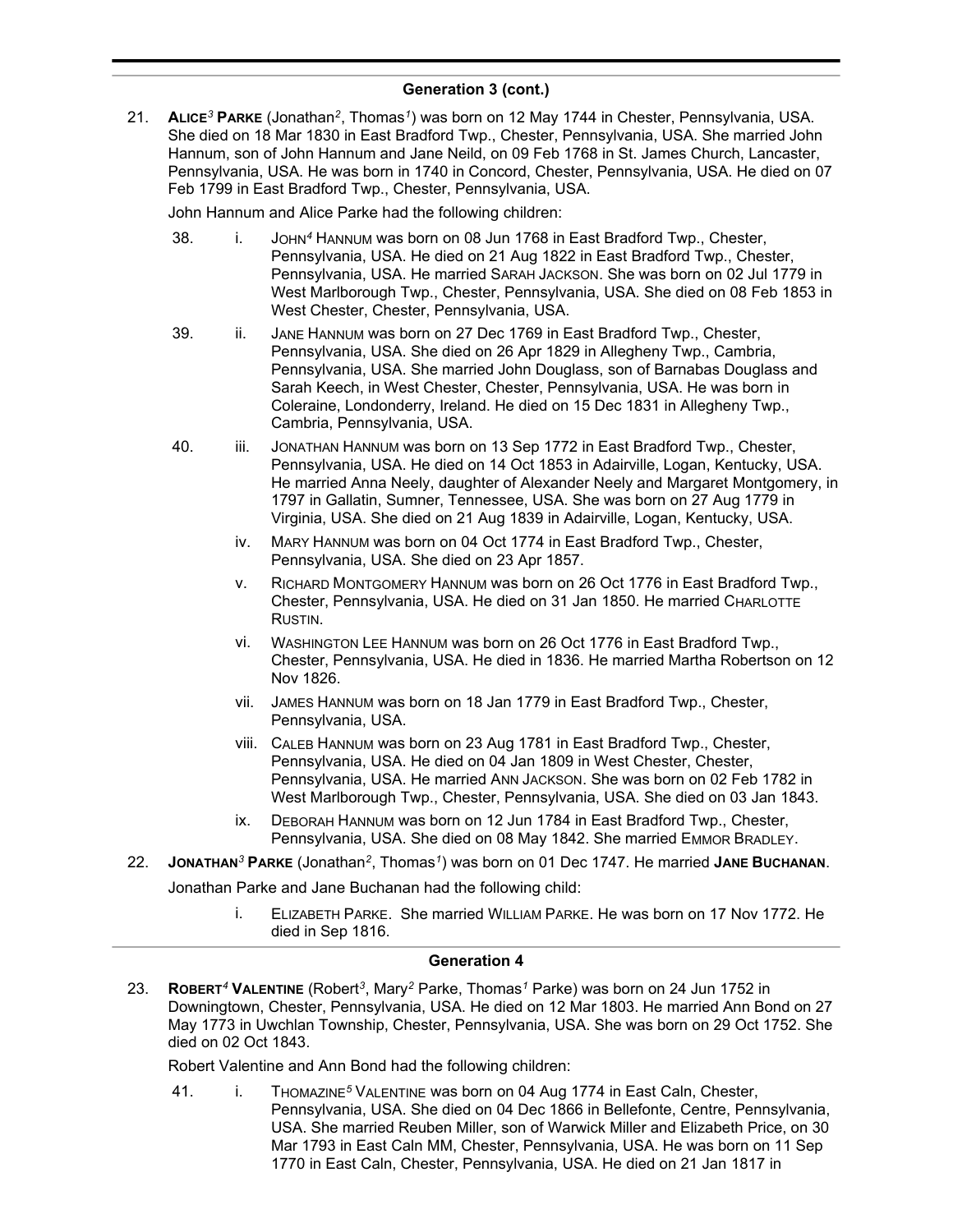Downingtown, Chester, Pennsylvania, USA.

ii. SAMUEL VALENTINE was born on 15 Dec 1777.

Notes for Samuel Valentine: Samuel Valentine died without issue.

- iii. ROBERT VALENTINE was born on 22 Oct 1778. He married ELIZABETH DOWNING.
- iv. JACOB VALENTINE was born on 04 Sep 1780. He died on 06 Nov 1823.

Notes for Jacob Valentine: Jacob Valentine died without issue.

v. RACHEL VALENTINE was born on 19 Jul 1784. She married JONATHAN KEARSLEY.

Notes for Rachel Valentine: Rachel Valentine died without issue.

- vi. JOSEPH VALENTINE was born on 25 Aug 1786. He died on Infant.
- vii. GEORGE VALENTINE was born on 01 Sep 1788. He married MARY DOWNING.
- viii. RICHARD VALENTINE was born on 22 Aug 1790. He died on Infant.
- ix. REUBEN BOND VALENTINE was born on 25 Apr 1793. He married SARAH DOWNING.
- x. ABRAHAM SHARPLESS VALENTINE was born on 25 Feb 1795. He married (1) MARTHA GREGG POTTER. He married (2) CLARISSA MILES.

Notes for Martha Gregg Potter: Martha Gregg Potter died without issue.

- xi. BOND VALENTINE was born on 20 Nov 1797. He married (1) LYDIA FAIRLAMB. He married (2) JULIA THOMAS.
- 24. **SUSANNAH***<sup>4</sup>* **VALENTINE** (Robert*<sup>3</sup>* , Mary*<sup>2</sup>* Parke, Thomas*<sup>1</sup>* Parke) was born on 26 Mar 1766 in Downingtown, Chester, Pennsylvania, USA. She died on 10 Jul 1821. She married George Massey, son of Isaac Massey and Phebe Ashbridge, on 19 Apr 1792. He was born on 09 Dec 1767. He died on 10 Feb 1848.

George Massey and Susannah Valentine had the following children:

- i. ROBERT V. *<sup>5</sup>* MASSEY was born on 27 Dec 1794. He married ANNA KIMBER.
- ii. ISAAC A. MASSEY was born on 13 Nov 1797. He died on 08 Aug 1806.
- iii. GEORGE VALENTINE MASSEY was born on 01 Dec 1801. He married LUCINDA A. MCKESSON.
- iv. WILLIAM MASSEY was born on 24 Dec 1803. He died on 04 Jul 1805.
- v. RACHEL VALENTINE MASSEY was born on 15 Mar 1806.
- 42. vi. ISAAC MASSEY was born on 24 Aug 1809. He died on 28 May 1844. He married Mary R. Jones, daughter of Richard Jones and Mary, on 01 Dec 1839.
- 25. **ABSALOM***<sup>4</sup>* **VALENTINE** (Jonathan*<sup>3</sup>* , Mary*<sup>2</sup>* Parke, Thomas*<sup>1</sup>* Parke) was born about 1757 in East Caln, Chester, Pennsylvania, USA. He married Mary Temple, daughter of Thomas Temple and Mary, about 1777. She was born on 28 Dec 1758 in East Caln, Chester, Pennsylvania, USA. She died about 1799.

Absalom Valentine and Mary Temple had the following children:

- i. ABNER*<sup>5</sup>* VALENTINE.
- ii. WILLIAM VALENTINE.
- iii. LYDIA VALENTINE.
- iv. THOMAS VALENTINE.
- v. BENJAMIN VALENTINE.
- 43. vi. JOHN VALENTINE was born on 23 Apr 1787 in Chester County, Pennsylvania, USA. He married Aseneth Scott on 01 Feb 1811. She was born on 17 Aug 1789. She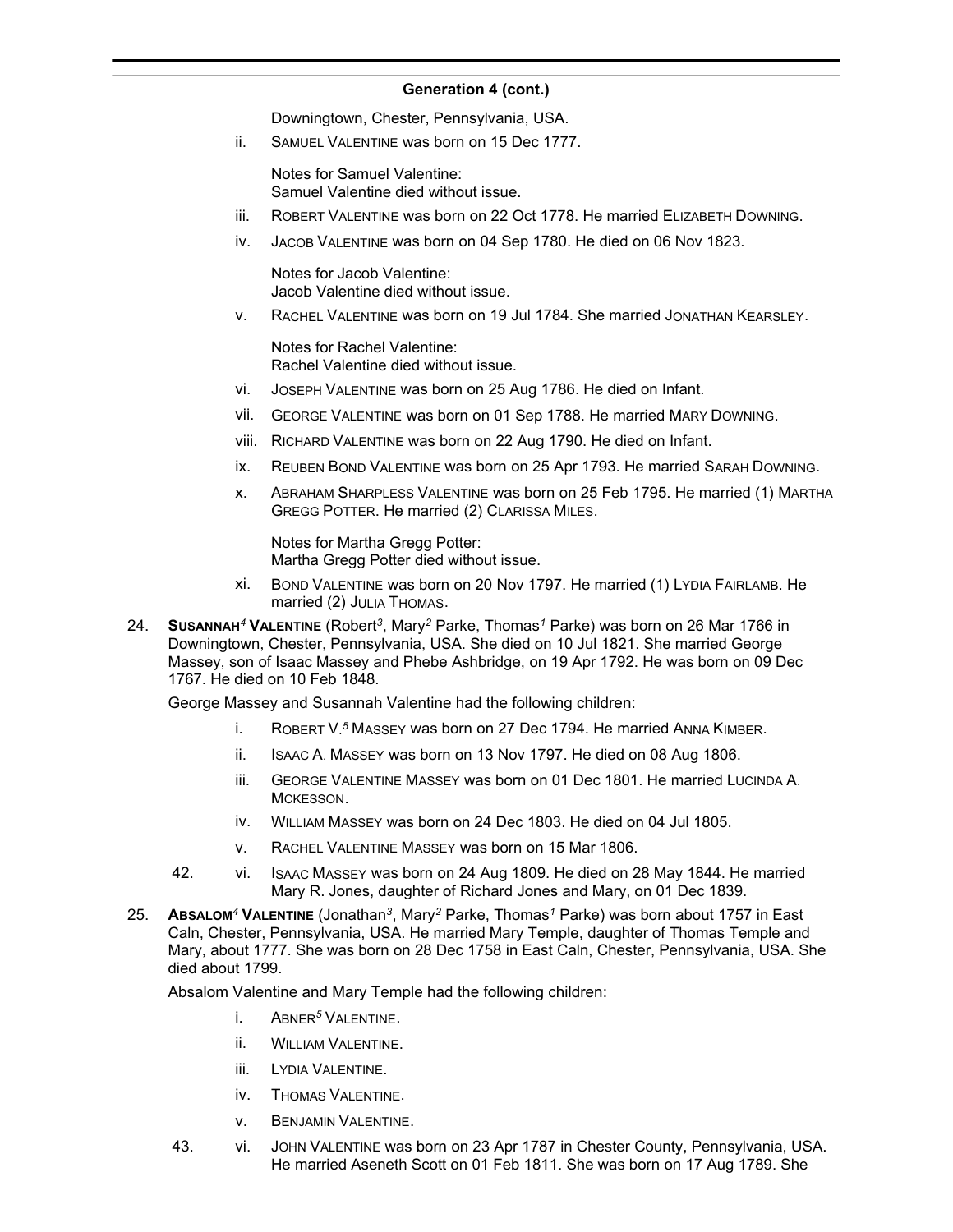died on 14 Jul 1854.

- vii. ELIZABETH VALENTINE.
- viii. MARY VALENTINE.
- ix. SAMUEL VALENTINE.
- x. ABSALOM VALENTINE.
- xi. TEMPLE VALENTINE.
- xii. JOSEPH VALENTINE.
- 26. **THOMAS***<sup>4</sup>* **STALKER** (Thomas*<sup>3</sup>* , Rebecca*<sup>2</sup>* Parke, Thomas*<sup>1</sup>* Parke, Thomas*<sup>3</sup>* , Hugh). He married **JANE BOND**.

Thomas Stalker and Jane Bond had the following children:

- i. GRACE*<sup>5</sup>* STALKER. She married Joseph M. Downing on 09 Feb 1809.
- ii. HANNAH STALKER. She married LEWIS HOOPES.
- 27. **THOMAS R.** *<sup>4</sup>* **PARKE** (Robert*<sup>3</sup>* , Thomas*<sup>2</sup>* , Thomas*<sup>1</sup>* ) was born on 04 Feb 1773 in East Caln, Chester, Pennsylvania, USA. He died on 05 Mar 1814 in East Caln, Chester, Pennsylvania, USA. He married Elizabeth Bowen, daughter of John Bowen and Jane, on 26 Dec 1798. She was born on 03 Jul 1777. She died on 16 Apr 1839.

Thomas R. Parke and Elizabeth Bowen had the following children:

- 44. i. MARY ANN*<sup>5</sup>* PARKE was born on 20 Nov 1799 in East Caln, Chester, Pennsylvania, USA. She died on 12 Feb 1837. She married (1) WILLIAM MILLER. She married (2) WILLIAM MILLER, son of Reuben Miller and Thomazine Valentine, on 17 Sep 1834 in East Caln MM, Chester, Pennsylvania, USA. He was born on 31 Jul 1797 in Downingtown, Chester, Pennsylvania, USA. He died on 16 Aug 1862 in Louisville, Jefferson, Kentucky, USA.
	- ii. JANE PARKE was born on 26 Jun 1801. She died on 09 Sep 1801.
	- iii. ROBERT T. PARKE was born on 05 Aug 1802. He died on 07 Nov 1861. He married HENRIETTA HEWI ING.
	- iv. JOHN BOWEN PARKE was born on 28 Feb 1804. He died in Jul 1804.
	- v. ELIZABETH PARKE was born on 16 Jul 1805. She died on 08 Dec 1849.
- 45. vi. SARAH BIDDLE PARKE was born on 05 Mar 1807 in East Caln, Chester, Pennsylvania, USA. She died on 22 May 1839 in Chester County, Pennsylvania, USA. She married William P. Evans on 08 Aug 1833 in Chester County, Pennsylvania, USA. He was born in Oct 1803 in Chester County, Pennsylvania, USA. He died on 29 Mar 1863 in Downingtown, Chester, Pennsylvania, USA.
	- vii. HARRIETT PARKE was born on 20 Nov 1808. She died on 16 May 1869. She married JAMES MCCONNELL.
- 46. viii. RICHARD B. PARKE was born on 29 Aug 1810 in Downingtown, Chester, Pennsylvania, USA. He died on 18 Feb 1876 in Downingtown, Chester, Pennsylvania, USA. He married ELLOUISA GRIER. She was born about 1812 in Brandywine Manor, Chester, Pennsylvania, USA. She died in Apr 1900.
	- ix. JANE PARKE was born on 12 Jul 1812. She died on 03 Dec 1840.

Notes for Jane Parke: Jane Parke never married.

x. HANNAH BRINTON PARKE was born on 05 Dec 1814. She died on 13 Nov 1841.

Notes for Hannah Brinton Parke: Hannah Parke never married.

- 28. **ABIAH***<sup>4</sup>* **PARKE** (Joseph*<sup>3</sup>* , Jonathan*<sup>2</sup>* , Thomas*<sup>1</sup>* ). He married Shawnee Indian in Malden, Canada. Abiah Parke and Shawnee Indian had the following children:
	- i. JOSEPH*<sup>5</sup>* PARKE. He died in 1857.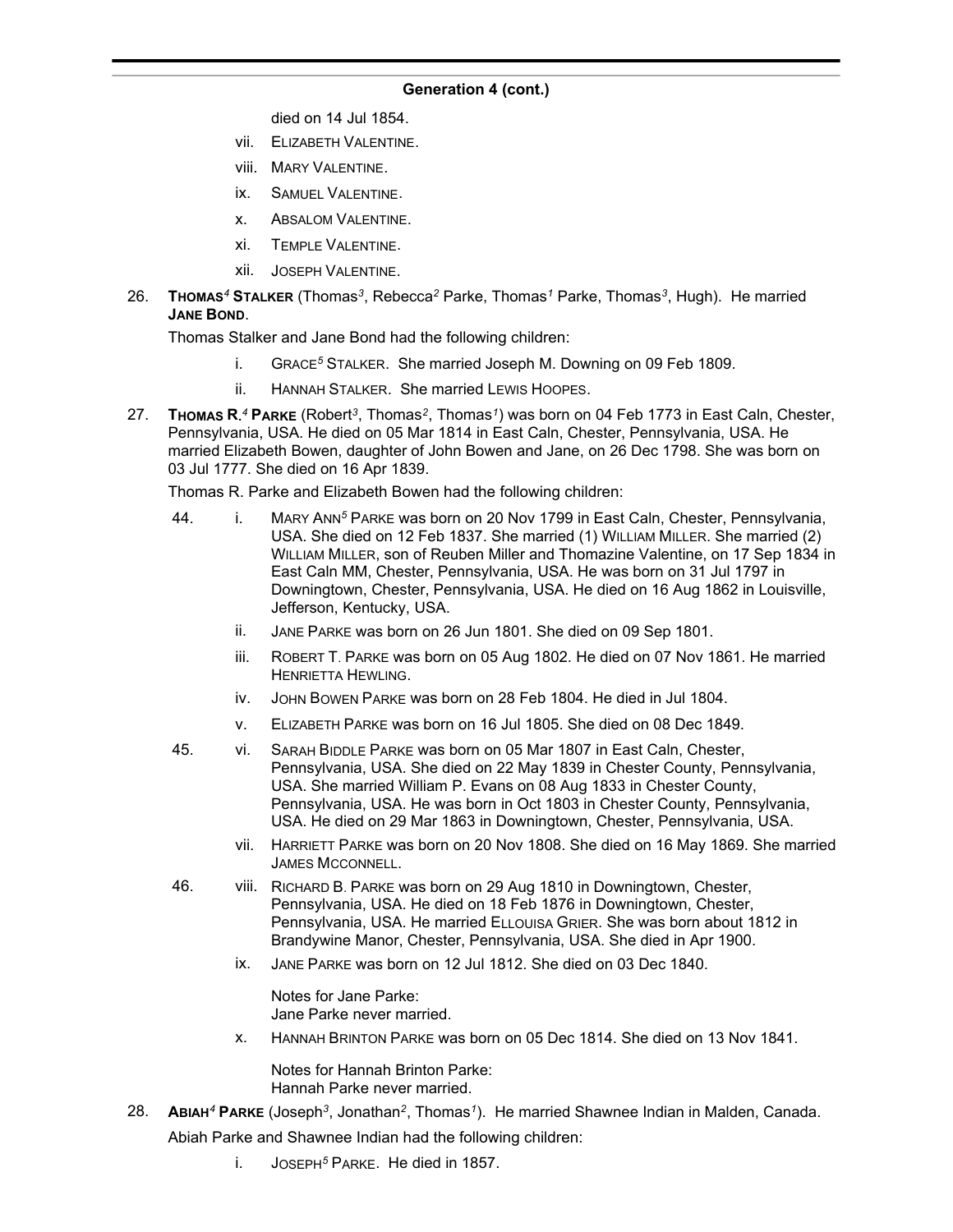- ii. WILLIAM PARKE. He died in 1854.
- 29. **CHARITY***<sup>4</sup>* **COPE** (Deborah*<sup>3</sup>* Parke, Jonathan*<sup>2</sup>* Parke, Thomas*<sup>1</sup>* Parke) was born on 08 Apr 1754 in East Bradford Twp., Chester, Pennsylvania, USA. She died on 29 Aug 1840 in East Caln Twp., Chester, Pennsylvania, USA. She married Caleb Baldwin, son of John Baldwin and Ann Pierce, on 24 Nov 1774 in Bradford MM, Chester County, Pennsylvania, USA. He was born on 31 Aug 1749 in East Caln Twp., Chester, Pennsylvania, USA. He died on 11 Feb 1826 in East Caln Twp., Chester, Pennsylvania, USA.

Caleb Baldwin and Charity Cope had the following children:

- i. DEBORAH*<sup>5</sup>* BALDWIN was born on 01 Nov 1775 in East Caln Twp., Chester, Pennsylvania, USA. She died on 13 Aug 1826 in East Bradford Twp., Chester, Pennsylvania, USA. She married SAMUEL JONES. He died in 1826 in East Bradford Twp., Chester, Pennsylvania, USA.
- ii. JOHN ERSKINE BALDWIN was born on 13 Jul 1778 in East Caln Twp., Chester, Pennsylvania, USA.
- iii. SAMUEL BALDWIN was born on 30 Jun 1782 in East Caln Twp., Chester, Pennsylvania, USA. He died on 17 Dec 1841.
- 47. iv. JONATHAN C. BALDWIN was born on 30 Jan 1792 in East Caln Twp., Chester, Pennsylvania, USA. He died in East Caln Twp., Chester, Pennsylvania, USA. He married Mary Ann Jacobs, daughter of Richard Jacobs and Lydia, on 18 Sep 1822. She was born on 17 Nov 1803 in East Bradford Twp., Chester, Pennsylvania, USA. She died in East Caln Twp., Chester, Pennsylvania, USA.
- 30. **SAMUEL***<sup>4</sup>* **COPE** (Deborah*<sup>3</sup>* Parke, Jonathan*<sup>2</sup>* Parke, Thomas*<sup>1</sup>* Parke) was born on 01 Oct 1756 in East Bradford Twp., Chester, Pennsylvania, USA. He died on 28 Feb 1837 in East Bradford Twp., Chester, Pennsylvania, USA. He married Elizabeth Blackford, daughter of Gerard Blackford and Mary, on 25 Oct 1792. She was born in Wilmington, New Castle, Delaware, USA.

Samuel Cope and Elizabeth Blackford had the following children:

- i. MARY*<sup>5</sup>* COPE was born on 14 Oct 1793 in East Bradford Twp., Chester, Pennsylvania, USA. She died on 17 Dec 1842.
- ii. DEBORAH COPE was born on 19 Mar 1795 in East Bradford Twp., Chester, Pennsylvania, USA. She died on 07 Mar 1836.
- 48. iii. CHARITY COPE was born on 24 Sep 1796 in East Bradford Twp., Chester, Pennsylvania, USA. She married JOSEPH KERSEY. He was born on 14 Jun 1797 in East Caln Twp., Chester, Pennsylvania, USA. He died on 09 Sep 1827 in Bradford, Chester, Pennsylvania, USA.
- 49. iv. RACHEL COPE was born on 27 Dec 1799 in East Bradford Twp., Chester, Pennsylvania, USA. She married James Powell, son of Evan Powell and Mary, on 13 Sep 1821. He was born in East Bradford Twp., Chester, Pennsylvania, USA.
- 50. v. GERARD BLACKFORD COPE was born on 04 Sep 1802 in East Bradford Twp., Chester, Pennsylvania, USA. He died on 19 May 1871 in East Bradford Twp., Chester, Pennsylvania, USA. He married Deborah L. Garrett, daughter of Nathan Garrett and Rebecca, on 12 Jan 1826. She was born in Willistown, Chester, Pennsylvania, USA. She died in East Bradford Twp., Chester, Pennsylvania, USA.
- 31. **ABIAH***<sup>4</sup>* **COPE** (Deborah*<sup>3</sup>* Parke, Jonathan*<sup>2</sup>* Parke, Thomas*<sup>1</sup>* Parke) was born on 22 May 1759 in East Bradford Twp., Chester, Pennsylvania, USA. He died in East Bradford Twp., Chester, Pennsylvania, USA. He married Jane Morris, daughter of David Morris and Jane Roberts, on 01 Dec 1785. She was born on 02 Jan 1760 in Robinson Twp., Berks, Pennsylvania, USA. She died on 22 Mar 1834 in East Bradford Twp., Chester, Pennsylvania, USA.

### Notes for Abiah Cope:

At ancestorhunt.com/cope-genealogy-bible.htm the following dates are listed:

Abiah Cope and Jane Morris were married the Feb 18th 1785. Abiah Cope 2nd son of Sam and Deborah Cope was born 22nd of 3rd mo 1759. Jane Morris daughter of David and Jane Morris was born 2nd of 11th mo 1760. David Cope oldest son of Abiah and Jane was born 28th of 2nd mo 1787.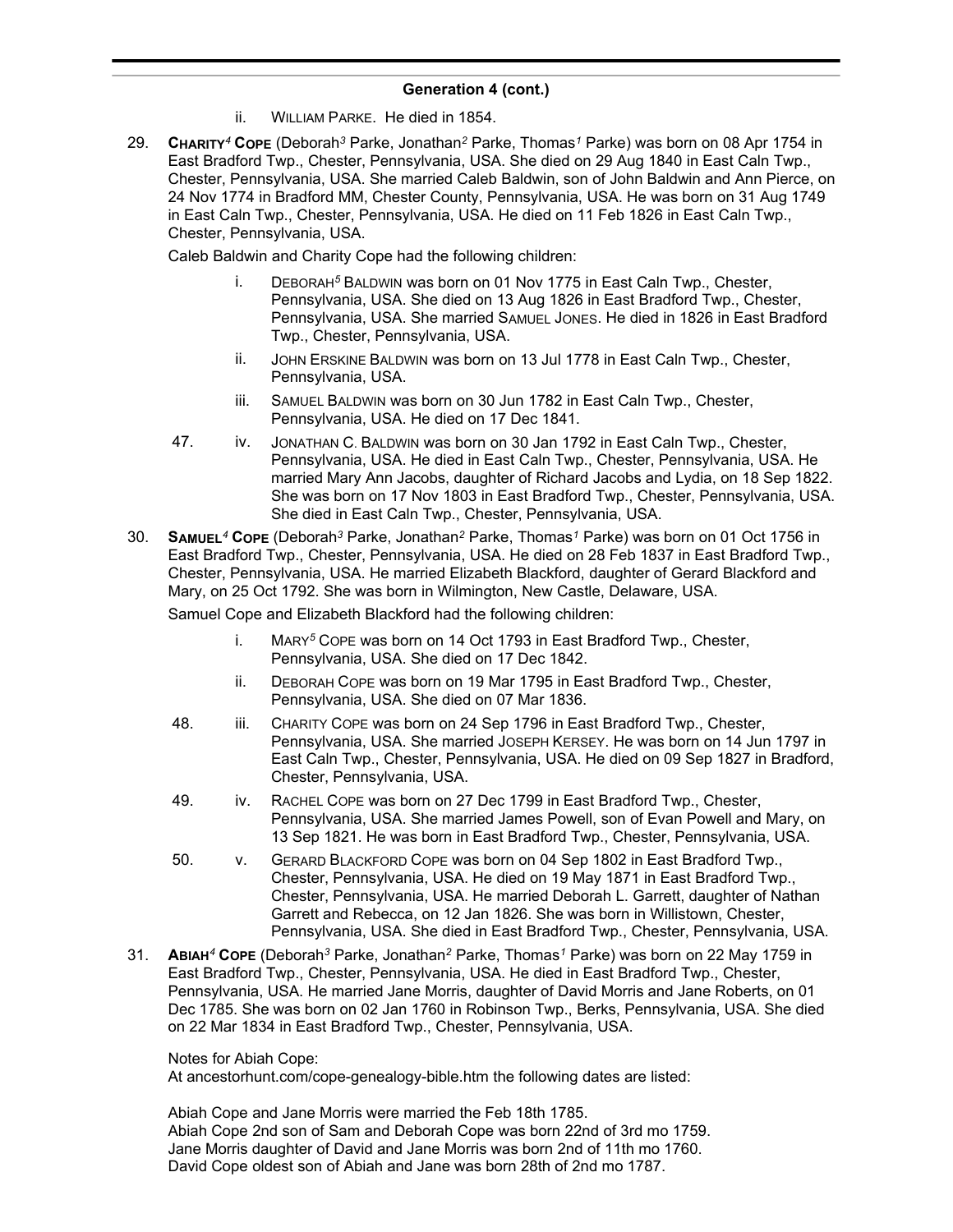Samuel Cope 2nd son of Abiah and Jane Cope was born 26th of 2nd mo 1789. Abiah Cope 3rd son of Abiah and Jane Cope was born 12th of 4th mo 1791. Deborah Cope daughter of Abiah and Jane Cope was born 10th of 4th mo 1793. Morris Cope 4th son of Abiah and Jane Cope was born 26th of 7th mo 1800.

Abiah Cope and Jane Morris had the following children:

- 51. i. DAVID<sup>5</sup> COPE was born on 24 Jan 1787 in East Bradford Twp., Chester, Pennsylvania, USA. He died in 1864. He married Deborah Phillips, daughter of John Phillips and Mary Lewis, on 11 Jan 1826. She was born on 08 Feb 1796 in East Whiteland Twp., Chester, Pennsylvania, USA. She died on 22 Jan 1862.
- 52. ii. SAMUEL COPE was born on 28 Feb 1789 in East Bradford Twp., Chester, Pennsylvania, USA. He died in East Bradford Twp., Chester, Pennsylvania, USA. He married (1) ANN WILLIAMS, daughter of Daniel Williams and Jane, on 12 Mar 1835. She was born in Robinson Twp., Berks, Pennsylvania, USA. She died in East Bradford Twp., Chester, Pennsylvania, USA. He married (2) MARY ANN PUSEY, daughter of Joshua Pusey and Hannah, on 17 Oct 1821. She was born on 26 Mar 1794 in Londongrove, Chester, Pennsylvania, USA. She died on 16 Sep 1822 in East Bradford Twp., Chester, Pennsylvania, USA.
- 53. iii. ABIAH COPE was born on 18 Apr 1791 in East Bradford Twp., Chester, Pennsylvania, USA. He died in West Marlborough Twp., Chester, Pennsylvania, USA. He married Mary Hannum, daughter of John Hannum and Sarah Jackson, on 09 Mar 1836 in West Chester, Chester, Pennsylvania, USA. She was born on 13 Oct 1800 in East Bradford Twp., Chester, Pennsylvania, USA. She died on 18 Oct 1878 in West Marlborough Twp., Chester, Pennsylvania, USA.
	- iv. DEBORAH COPE was born on 10 Apr 1793 in East Bradford Twp., Chester, Pennsylvania, USA. She died on 29 Aug 1795 in East Bradford Twp., Chester, Pennsylvania, USA.
- 54. v. MORRIS COPE was born on 26 Jul 1800 in East Bradford Twp., Chester, Pennsylvania, USA. He died in West Marlborough Twp., Chester, Pennsylvania, USA. He married Ann Swayne, daughter of Samuel Swayne and Ann Garrett, on 18 Mar 1829 in London Grove MM, Chester, Pennsylvania, USA. She was born on 03 Sep 1804 in West Marlborough Twp., Chester, Pennsylvania, USA. She died in West Marlborough Twp., Chester, Pennsylvania, USA.
- 32. **JONATHAN***<sup>4</sup>* **COPE** (Deborah*<sup>3</sup>* Parke, Jonathan*<sup>2</sup>* Parke, Thomas*<sup>1</sup>* Parke) was born on 22 Dec 1762 in East Bradford Twp., Chester, Pennsylvania, USA. He died on 10 Jun 1840 in East Bradford Twp., Chester, Pennsylvania, USA. He married (1) **ZILLAH DARLINGTON**. She was born on 05 Sep 1769 in East Bradford Twp., Chester, Pennsylvania, USA. She died on 10 Sep 1844 in East Bradford Twp., Chester, Pennsylvania, USA. He married (2) **SUSANNA MERCER**. She was born on 11 Sep 1770 in Chester County, Pennsylvania, USA. She died about 1790 in East Bradford Twp., Chester, Pennsylvania, USA.

Jonathan Cope and Zillah Darlington had the following children:

- i. ELIZABETH*<sup>5</sup>* COPE was born on 17 May 1797 in East Bradford Twp., Chester, Pennsylvania, USA. She died on 31 Mar 1819 in East Bradford Twp., Chester, Pennsylvania, USA.
- ii. SUSAN COPE was born on 11 Sep 1798 in East Bradford Twp., Chester, Pennsylvania, USA. She died on 11 Jan 1846.
- iii. JESSE COPE was born on 31 Dec 1799 in East Bradford Twp., Chester, Pennsylvania, USA. He died on 11 Dec 1802 in East Bradford Twp., Chester, Pennsylvania, USA.
- 55. iv. JOHN COPE was born on 23 Aug 1801 in East Bradford Twp., Chester, Pennsylvania, USA. He died on 14 Sep 1884 in East Bradford Twp., Chester, Pennsylvania, USA. He married Hannah S. Hayes, daughter of Eli Hayes and Sarah Ward, on 18 May 1826 in Bradford MM, Chester, Pennsylvania, USA. She was born on 21 Feb 1803 in Newlin Twp. Chester, Pennsylvania, USA. She died on 26 Nov 1882 in East Bradford Twp., Chester, Pennsylvania, USA.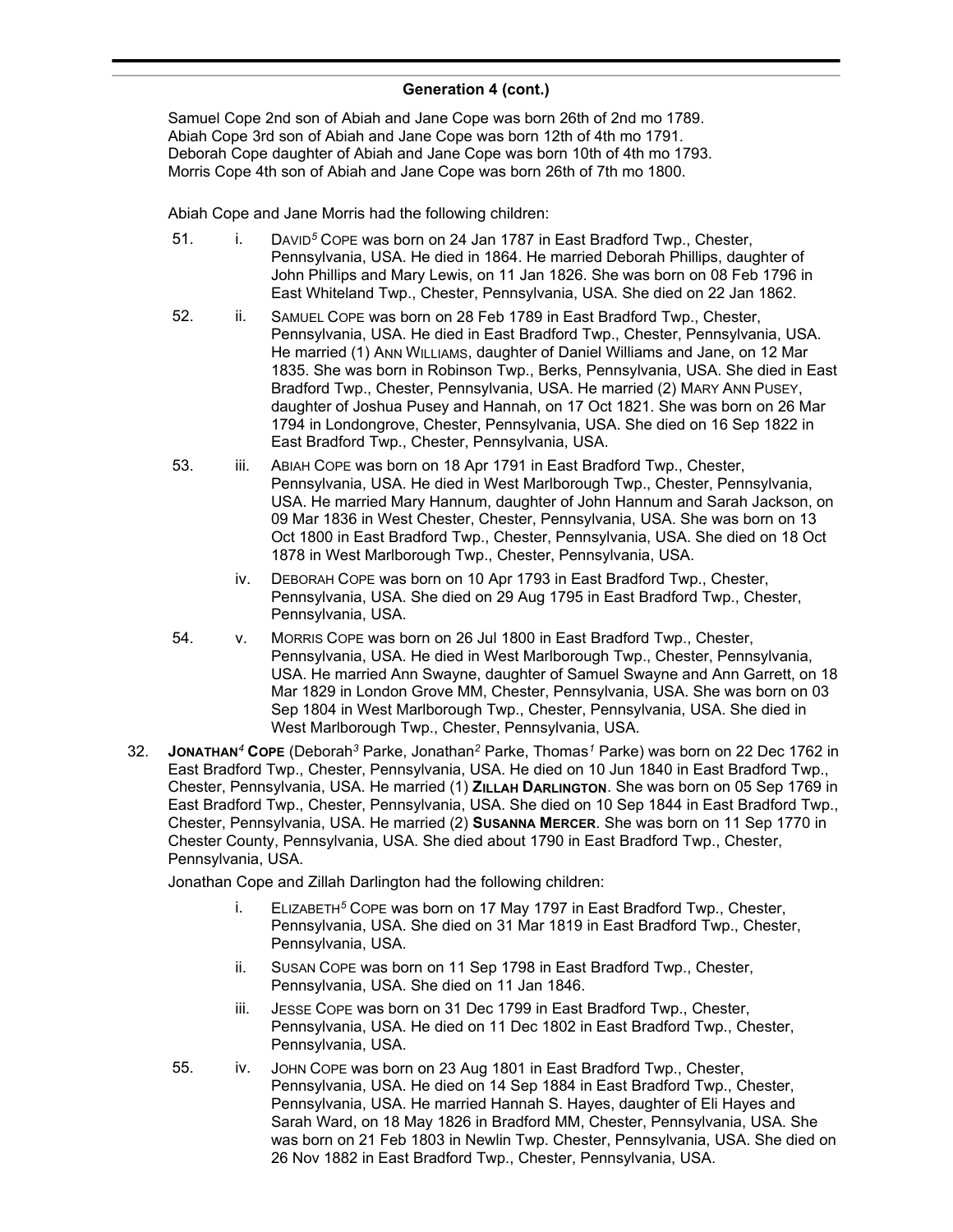- v. MARGARET COPE was born on 17 Jan 1804 in East Bradford Twp., Chester, Pennsylvania, USA. She died on 24 Nov 1848.
- 56. vi. CALEB B. COPE was born on 13 Nov 1805 in East Bradford Twp., Chester, Pennsylvania, USA. He died on 27 Jan 1879. He married Hannah Sharpless, daughter of Joshua Sharpless and Philadelphia Drinker, on 24 Mar 1842 in London Britain MM, Chester, Pennsylvania, USA. She was born on 09 Nov 1812 in Philadelphia, Philadelphia, Pennsylvania, USA. She died on 28 Apr 1894 in Providence, Providence, Rhode Island, USA.
	- vii. SAMUEL COPE was born on 12 Jun 1807 in East Bradford Twp., Chester, Pennsylvania, USA. He died on 10 Sep 1813 in East Bradford Twp., Chester, Pennsylvania, USA.
- 57. viii. DEBORAH COPE was born on 23 Oct 1808 in East Bradford Twp., Chester, Pennsylvania, USA. She died on 07 Feb 1887 in Willistown Twp., Chester, Pennsylvania, USA. She married Thomas Hatton, son of Samuel Hatton and Sarah Martin, on 09 Mar 1843 in West Chester MM, Chester, Pennsylvania, USA. He was born on 03 Mar 1816 in Birmingham Twp., Chester, Pennsylvania, USA. He died on 10 Oct 1868 in Willistown Twp., Chester, Pennsylvania, USA.
- 58. ix. JONATHAN COPE was born on 10 Aug 1810 in East Bradford Twp., Chester, Pennsylvania, USA. He died on 27 Nov 1872. He married Gulielma Maria Thomas, daughter of Isaac Thomas and Alice Levis, on 06 Oct 1842 in Goshen MM, Chester, Pennsylvania, USA. She was born on 26 Mar 1813 in East Goshen Twp. Chester, Pennsylvania, USA.
	- x. CHALKLEY COPE was born on 10 Jun 1813 in East Bradford Twp., Chester, Pennsylvania, USA. He died on 15 Oct 1813 in East Bradford Twp., Chester, Pennsylvania, USA.
- 59. xi. DARLINGTON COPE was born on 13 Jun 1815 in East Bradford Twp., Chester Co., Pennsylvania, USA. He died on 08 Jan 1888 in Franklin Twp., Chester, Pennsylvania, USA. He married (1) SALLY THOMAS on 05 Dec 1839 in Goshen MM, Chester, Pennsylvania, USA. She was born on 29 Dec 1818. She died about 1852. He married (2) ANN COPE, daughter of Joseph Cope and Rachel W. Cope, in 1853. She was born on 01 Nov 1824 in East Bradford Twp., Chester Co., Pennsylvania, United States. She died on 04 Jul 1905.

Jonathan Cope and Susanna Mercer had the following child:

- 60. xii. PHEBE COPE was born on 28 Apr 1790 in East Bradford Twp., Chester, Pennsylvania, USA. She died on 05 Oct 1842 in Chester County, Pennsylvania, USA. She married Joseph Atkins Gheen, son of Thomas Gheen and Alice Ann Atkins, on 06 Jun 1816 in Goshen, Chester, Pennsylvania, USA. He was born on 24 Apr 1796 in West Goshen Twp., Chester, Pennsylvania, USA. He died in May 1844 in Chester County, Pennsylvania, USA.
- 33. **MARY***<sup>4</sup>* **COPE** (Deborah*<sup>3</sup>* Parke, Jonathan*<sup>2</sup>* Parke, Thomas*<sup>1</sup>* Parke) was born in 1767 in East Bradford Twp., Chester, Pennsylvania, USA. She died in West Chester, Chester, Pennsylvania, USA. She married Jesse Green, son of Robert Green and Hannah, on 12 Mar 1795 in Bradford MM, Chester County, Pennsylvania, USA. He was born on 23 Apr 1757 in Birmingham Twp., Delaware, Pennsylvania, USA. He died on 12 Mar 1844 in East Bradford Twp., Chester, Pennsylvania, USA.

Jesse Green and Mary Cope had the following children:

- 61. i. JOHN*<sup>5</sup>* GREEN was born on 23 Jul 1796 in Delaware County, Pennsylvania, USA. He died on 24 Aug 1823 in West Marlborough Twp., Chester, Pennsylvania, USA. He married Rebecca Chambers, daughter of William Chambers and Susanna Pusey, on 11 May 1820. She was born on 10 Sep 1793 in Pennsylvania, USA. She died on 04 Feb 1870.
- 62. ii. EDITH GREEN was born on 18 Jul 1798 in New Castle County, Delaware, USA. She married Thomas Darlington, son of Amos Darlington and Elizabeth Powel, on 11 May 1821. He was born on 08 Jan 1796 in West Goshen Twp., Chester, Pennsylvania, USA. He died in 1881.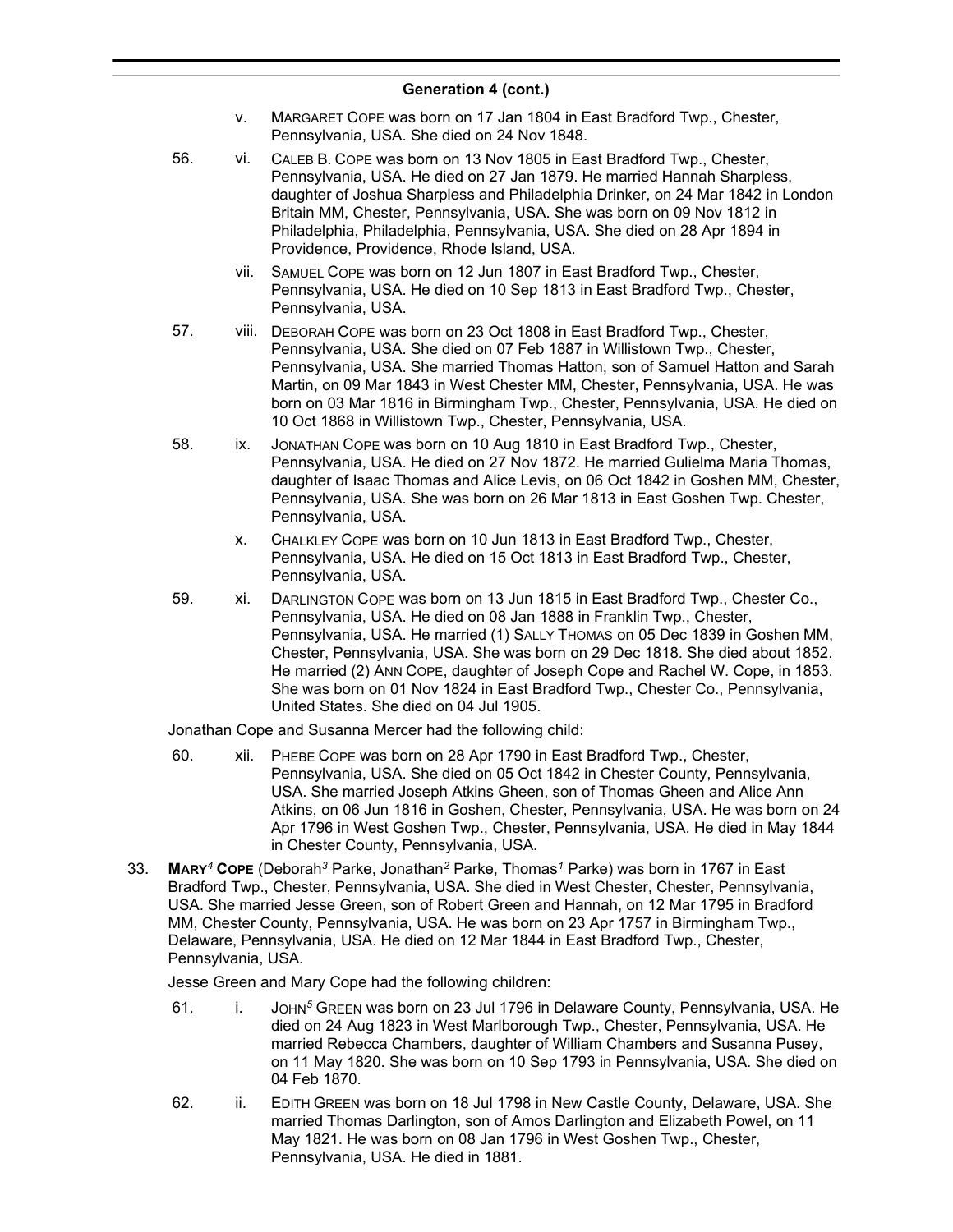- iii. SAMUEL COPE GREEN was born on 22 Oct 1801 in New Castle County, Delaware, USA. He died in 1874.
- 34. **DEBORAH***<sup>4</sup>* **COPE** (Deborah*<sup>3</sup>* Parke, Jonathan*<sup>2</sup>* Parke, Thomas*<sup>1</sup>* Parke) was born on 16 Sep 1771 in East Bradford Twp., Chester, Pennsylvania, USA. She died on 16 Aug 1837 in Philadelphia, Phildelphia, Pennsylvania, USA. She married Thomas Spackman, son of Thomas Spackman and Jane Wollerton, on 19 Mar 1795. He was born on 23 Jul 1767 in East Bradford Twp., Chester, Pennsylvania, USA. He died on 13 Nov 1843 in Philadelphia, Phildelphia, Pennsylvania, USA.

Thomas Spackman and Deborah Cope had the following children:

- 63. i. SAMUEL COPE*<sup>5</sup>* SPACKMAN was born on 02 Sep 1796 in Wilmington, New Castle, Delaware, USA. He died on 27 Feb 1884 in Wilmington, New Castle, Delaware, USA. He married ANN MASTER. She was born on 13 Dec 1800. She died on 25 Jan 1874.
	- ii. JOSEPH SPACKMAN was born on 19 Dec 1799 in Wilmington, New Castle, Delaware, USA.
- 64. iii. GEORGE SPACKMAN was born on 11 Sep 1801 in Wilmington, New Castle, Delaware, USA. He died on 03 Aug 1861 in West Chester, Chester, Pennsylvania, USA. He married CATHERINE ANNA LONGSTRETH. She was born on 03 Dec 1808. She died on 12 Jan 1893 in Philadelphia, Philadelphia, Pennsylvania, USA.
	- iv. ANNA C. SPACKMAN was born on 18 Sep 1803 in Wilmington, New Castle, Delaware, USA. He died on 24 Nov 1843 in Wilmington, New Castle, Delaware, USA.
	- v. THOMAS SPACKMAN was born on 03 Nov 1807 in Wilmington, New Castle, Delaware, USA.
- 65. vi. CHALKLEY SPACKMAN was born on 30 Mar 1810 in Chester County, Pennsylvania, USA. He died on 19 Aug 1885. He married Adeline Gibbons, daughter of George Washington Gibbons and Rachel Naglee, in 1844. She was born on 06 Oct 1817. She died on 19 May 1889.
- 35. **MARY***<sup>4</sup>* **PARKE** (Abiah*<sup>3</sup>* , Jonathan*<sup>2</sup>* , Thomas*<sup>1</sup>* ) was born on 19 Feb 1761 in Chester County, Pennsylvania, USA. She died on 01 Aug 1800 in Uwchlan, Chester, Pennsylvania, USA. She married **JOHN MASON**. He was born on 18 Jul 1755 in Marple Twp., Delaware, Pennsylvania, USA. He died on 31 Mar 1822 in Uwchlan, Chester, Pennsylvania, USA.

John Mason and Mary Parke had the following children:

- 66. i. ABIAH PARKE*<sup>5</sup>* MASON was born on 13 Apr 1782. He died on 20 Dec 1851 in Downingtown, Chester, Pennsylvania, USA. He married Ann Kendall, daughter of John Kendall and Mary Mason, on 30 Jun 1803 in West Chester, Chester, Pennsylvania, USA. She was born on 02 May 1784 in Wilmington, New Castle, Delaware, USA. She died on 17 Feb 1851.
- 67. ii. ISAAC MASON was born on 06 Jun 1784 in Chester County, Pennsylvania, USA. He died on 08 Feb 1826 in Lancaster County, Pennsylvania, USA. He married ELIZABETH "LIZZIE" WEAVER. She was born on 12 Aug 1789 in East Earl, Lancaster, Pennsylvania, USA. She died on 20 Mar 1866 in Salisbury, Lancaster, Pennsylvania, USA.
- 68. iii. RUTH MASON was born on 01 Feb 1788. She died on 30 Jun 1830. She married SAMUEL KENDALL. He was born in 1786 in Wilmington, New Castle, Delaware, USA.
	- iv. JONATHAN MASON was born on 02 Jul 1791. He died on 07 Nov 1794.
	- v. BENJAMIN MASON was born on 06 Nov 1795. He died in 1808.
- 69. vi. MARY PARKE MASON was born on 18 Feb 1799 in Downingtown, Chester, Pennsylvania, USA. She died on 30 Nov 1871 in Downingtown, Chester, Pennsylvania, USA. She married William Worrall Downing, son of Joseph Richard Downing and Ann Worrall, on 17 Dec 1816 in Downingtown, Chester, Pennsylvania, USA. He was born on 29 Dec 1791 in Downingtown, Chester, Pennsylvania, USA. He died on 13 Feb 1873 in Downingtown, Chester, Pennsylvania, USA.
- 36. **THOMAS A.** *<sup>4</sup>* **PARKE** (Abiah*<sup>3</sup>* , Jonathan*<sup>2</sup>* , Thomas*<sup>1</sup>* ) was born on 03 Nov 1767 in Downingtown,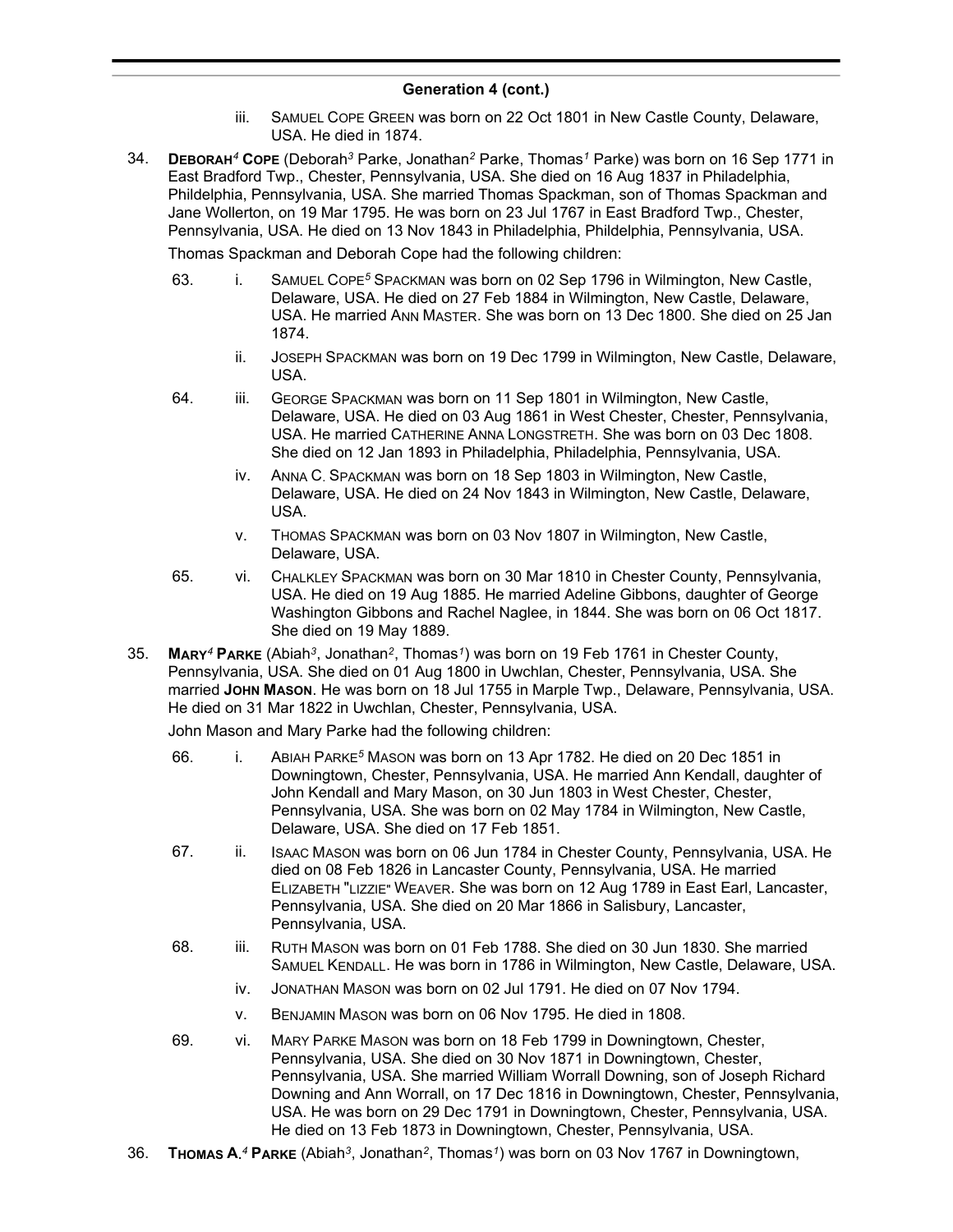#### **Generation 4 (cont.)** , Jonathan*<sup>2</sup>*  $\overline{)}$

Chester, Pennsylvania, USA. He died on 17 Feb 1841 in Downingtown, Chester, Pennsylvania, USA. He married **ANN EDGE**. She was born on 08 Sep 1776 in Upper Providence Twp., Chester, Pennsylvania, USA. She died on 16 Jun 1850 in Downingtown, Chester, Pennsylvania, USA.

Thomas A. Parke and Ann Edge had the following child:

- 70. i. JOHN EDGE*<sup>5</sup>* PARKE was born on 05 Mar 1808 in Downingtown, Chester, Pennsylvania, USA. He died on 10 Apr 1887 in Downingtown, Chester, Pennsylvania, USA. He married ANNE BRYAN GRAVES. She was born on 07 Apr 1823 in Newton County, Georgia, USA. She died on 23 Jan 1890 in Downingtown, Chester, Pennsylvania, USA.
- 37. **ESTHER***<sup>4</sup>* **PARKE** (Abiah*<sup>3</sup>* , Jonathan*<sup>2</sup>* , Thomas*<sup>1</sup>* ) was born on 26 Sep 1777. She died in 1866 in Downingtown, Chester, Pennsylvania, USA. She married Jesse Evans in 1802. He died in 1832 in East Caln, Chester, Pennsylvania, USA.

Jesse Evans and Esther Parke had the following child:

- 71. i. WILLIAM PARKE<sup>5</sup> Evans was born on 06 Apr 1811 in Chester County, Pennsylvania, USA. He died on 01 Mar 1852 in San Francisco, San Francisco, California, USA. He married Hannah Roberts Himes Benner, daughter of Jonathan Benner and Elizabeth Jennett Himes, in 1832 in Chester County, Pennsylvania, USA. She was born on 30 Nov 1811 in Chester County, Pennsylvania, USA. She died on 30 Apr 1884 in Centerville, Davis, Utah, USA.
- 38. **JOHN***<sup>4</sup>* **HANNUM** (Alice*<sup>3</sup>* Parke, Jonathan*<sup>2</sup>* Parke, Thomas*<sup>1</sup>* Parke) was born on 08 Jun 1768 in East Bradford Twp., Chester, Pennsylvania, USA. He died on 21 Aug 1822 in East Bradford Twp., Chester, Pennsylvania, USA. He married **SARAH JACKSON**. She was born on 02 Jul 1779 in West Marlborough Twp., Chester, Pennsylvania, USA. She died on 08 Feb 1853 in West Chester, Chester, Pennsylvania, USA.

John Hannum and Sarah Jackson had the following children:

- 72. i. MARY*<sup>5</sup>* HANNUM was born on 13 Oct 1800 in East Bradford Twp., Chester, Pennsylvania, USA. She died on 18 Oct 1878 in West Marlborough Twp., Chester, Pennsylvania, USA. She married Abiah Cope, son of Abiah Cope and Jane Morris, on 09 Mar 1836 in West Chester, Chester, Pennsylvania, USA. He was born on 18 Apr 1791 in East Bradford Twp., Chester, Pennsylvania, USA. He died in West Marlborough Twp., Chester, Pennsylvania, USA.
	- ii. JOHN HANNUM was born on 28 Jul 1802 in East Bradford Twp., Chester, Pennsylvania, USA. He died on 12 Aug 1871. He married ANN PIERCE HOOPES.
	- iii. JAMES HANNUM was born on 17 Jul 1804 in East Bradford Twp., Chester, Pennsylvania, USA. He married LOUISA BARTLETT.
	- iv. ELIZABETH HANNUM was born on 21 Jul 1807 in East Bradford Twp., Chester, Pennsylvania, USA. She died in 1827 in West Goshen Twp., Chester, Pennsylvania, USA.
	- v. SARAH HANNUM was born on 27 Oct 1809 in East Bradford Twp., Chester County, Pennsylvania, USA. She died on 29 Jan 1883 in West Marlborough Twp., Chester, Pennsylvania, USA. She married Daniel B. Meredith, son of George Meredith and Hannah White, in May 1865 in Abiah Cope's residence, West Marlborough Twp., Chester, Pennsylvania, USA. He was born on 01 Mar 1808 in West Goshen Twp., Chester, Pennsylvania, USA. He died on 05 Jun 1895 in West Chester, Chester, Pennsylvania, USA.
	- vi. ALICE HANNUM was born on 20 May 1812 in East Bradford Twp., Chester, Pennsylvania, USA. She died on 01 Jun 1880 in Cuffey's Cove, Mendocino, California, USA.
	- vii. JOSEPH PARKE HANNUM was born on 03 Dec 1814 in East Bradford Twp., Chester, Pennsylvania, USA. He died on 17 Jul 1822 in West Goshen Twp., Chester, Pennsylvania, USA.
	- viii. MARTHA A. HANNUM was born on 13 Nov 1818 in East Bradford Twp., Chester, Pennsylvania, USA. She died on 07 Jul 1822 in West Goshen Twp., Chester, Pennsylvania, USA.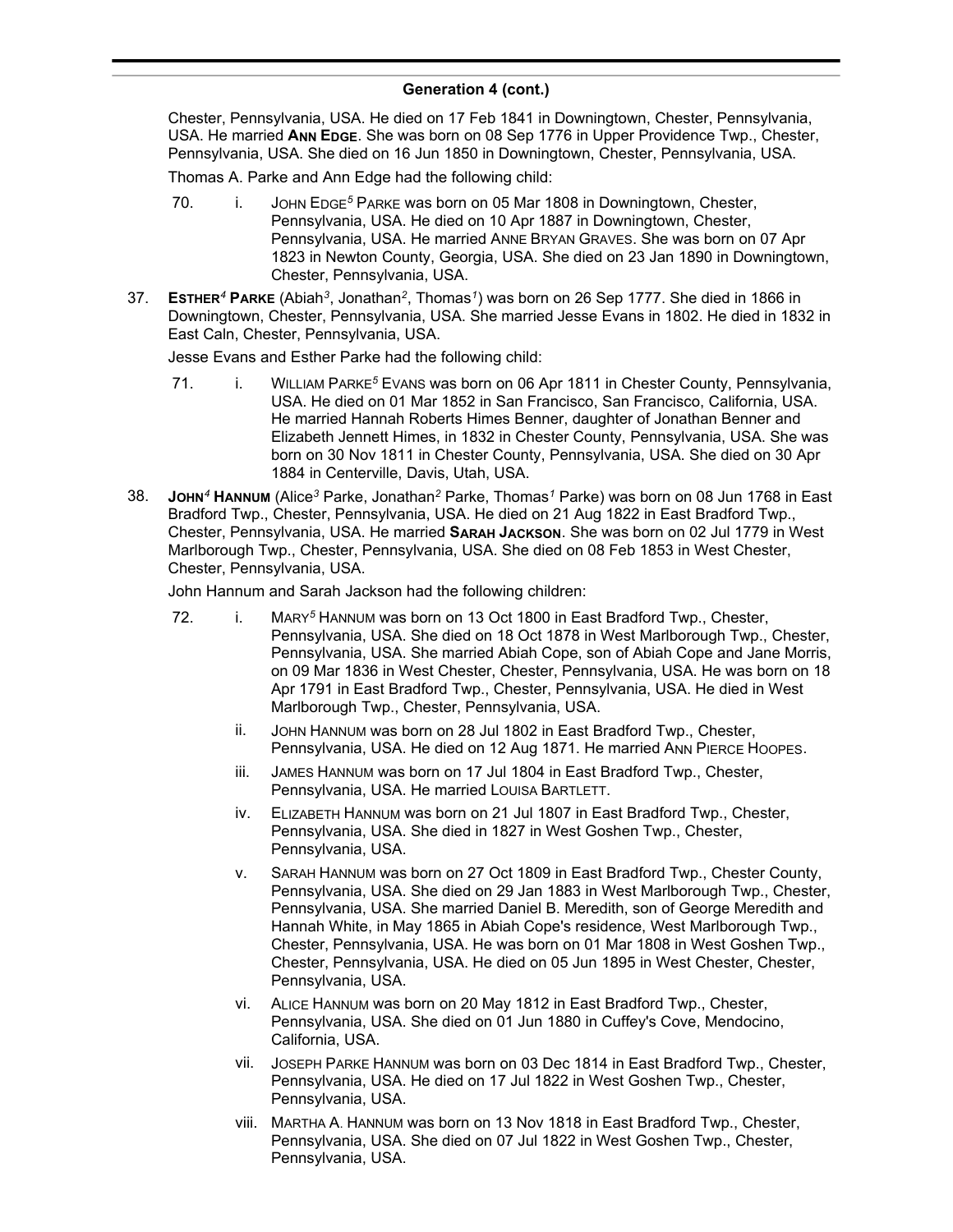- ix. JONATHAN C. HANNUM was born on 09 Jul 1821 in East Bradford Twp., Chester, Pennsylvania, USA. He died in California, USA.
- 39. **JANE***<sup>4</sup>* **HANNUM** (Alice*<sup>3</sup>* Parke, Jonathan*<sup>2</sup>* Parke, Thomas*<sup>1</sup>* Parke) was born on 27 Dec 1769 in East Bradford Twp., Chester, Pennsylvania, USA. She died on 26 Apr 1829 in Allegheny Twp., Cambria, Pennsylvania, USA. She married John Douglass, son of Barnabas Douglass and Sarah Keech, in West Chester, Chester, Pennsylvania, USA. He was born in Coleraine, Londonderry, Ireland. He died on 15 Dec 1831 in Allegheny Twp., Cambria, Pennsylvania, USA.

Notes for John Douglass:

Allegheny Township is now Gallitzin Township.

John Douglass and Jane Hannum had the following children:

- i. JOHN*<sup>5</sup>* DOUGLASS. He died on 05 Apr 1836. He married SARAH LONG.
- ii. JONATHAN DOUGLASS was born in 1790. He died on 23 Feb 1835. He married MONICA DELOSIER.
- iii. WILLIAM DOUGLASS was born on 28 Feb 1792. He died on 10 Jun 1865. He married TEMPERANCE ANN BERGOON.
- iv. MARGARET DOUGLASS was born on 14 Nov 1796. She died on 02 Mar 1887. She married GEORGE GALLAHER.
- v. WASHINGTON DOUGLASS was born on 30 Mar 1800. He died on 13 Apr 1870. He married ANN KINNARD.
- vi. ALICE DOUGLASS was born on 27 May 1802 in Allegheny Twp., Cambria, Pennsylvania, USA. She died on 14 Feb 1815 in Allegheny Twp., Cambria, Pennsylvania, USA.
- vii. JAMES DOUGLASS was born on 27 Feb in Allegheny Twp., Cambria, Pennsylvania, USA. He died on 15 Mar 1835 in Allegheny Twp., Cambria, Pennsylvania, USA.
- viii. JANE DOUGLASS was born on 23 Feb 1807 in Allegheny Twp., Cambria, Pennsylvania, USA. She died on 16 Jul 1869 in Loretto, Cambria, Pennsylvania, USA. She married George Elder, son of Walter Elder and Priscilla, on 09 Sep 1833 in Loretto, Cambria, Pennsylvania, USA. He was born on 28 Aug 1798 in Allegheny Twp., Cambria, Pennsylvania, USA. He died on 20 Sep 1874 in Loretto, Cambria, Pennsylvania, USA.
- 40. **JONATHAN***<sup>4</sup>* **HANNUM** (Alice*<sup>3</sup>* Parke, Jonathan*<sup>2</sup>* Parke, Thomas*<sup>1</sup>* Parke) was born on 13 Sep 1772 in East Bradford Twp., Chester, Pennsylvania, USA. He died on 14 Oct 1853 in Adairville, Logan, Kentucky, USA. He married Anna Neely, daughter of Alexander Neely and Margaret Montgomery, in 1797 in Gallatin, Sumner, Tennessee, USA. She was born on 27 Aug 1779 in Virginia, USA. She died on 21 Aug 1839 in Adairville, Logan, Kentucky, USA.

Jonathan Hannum and Anna Neely had the following children:

- i. ALICE*<sup>5</sup>* HANNUM was born on 10 Sep 1798 in Gallatin, Sumner, Tennessee, USA. She died on 27 Oct 1837 in Russellville, Logan, Kentucky, USA.
- ii. MARGARET HANNUM was born on 08 Sep 1800 in Gallatin, Sumner, Tennessee, USA. She died on 23 Mar 1863 in Adairville, Logan, Kentucky, USA. She married SAMUEL GILBERT CAMPBELL.
- iii. HARRIET HANNUM.
- iv. JOHN HANNUM.
- v. ELIZA HANNUM.
- vi. ADELAIDE HANNUM.
- vii. JAMES MONTGOMERY HANNUM.
- viii. RACHEL HANNUM.
- ix. MARY ANN HANNUM.
- x. HENRIETTA HANNUM.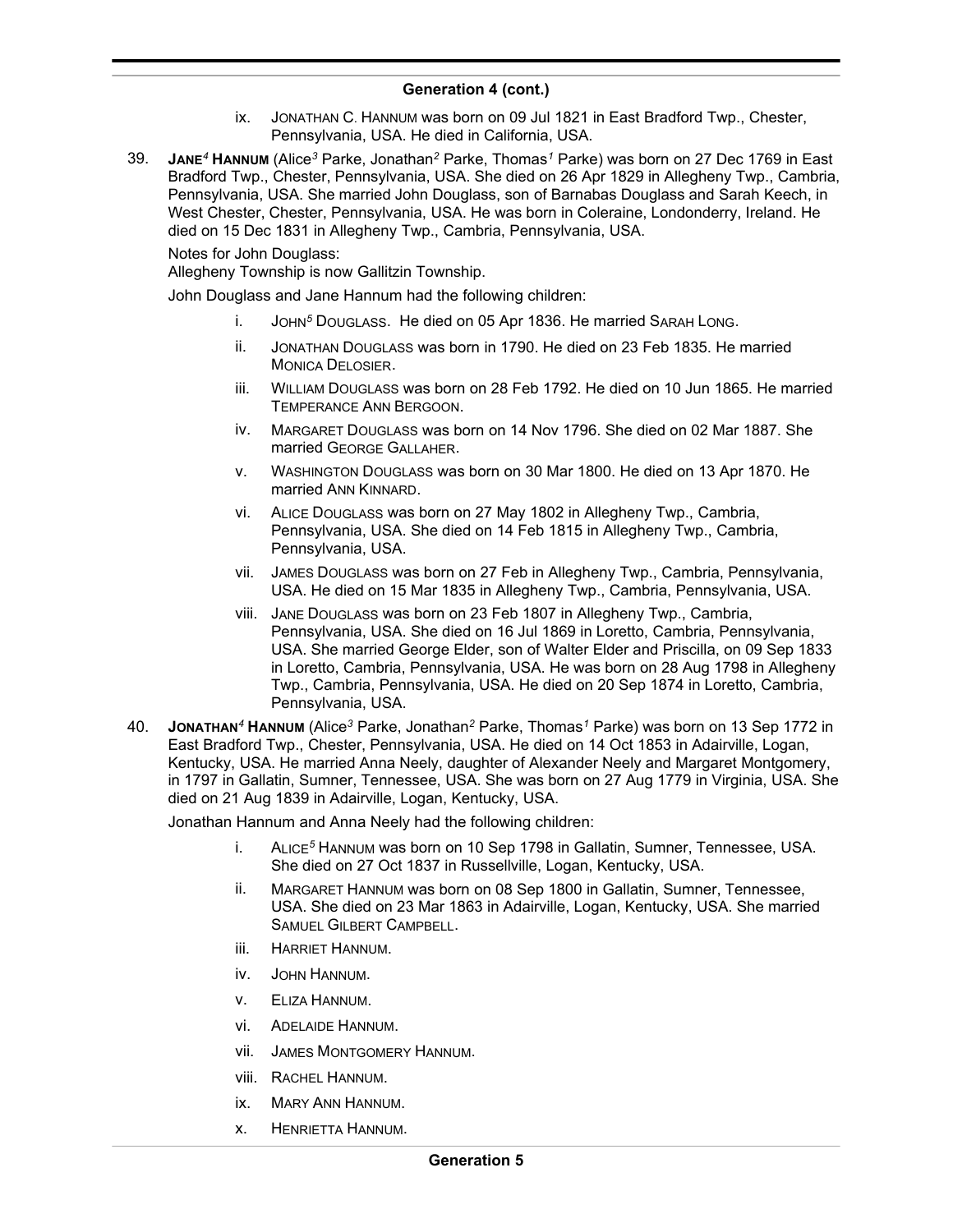41. **THOMAZINE***<sup>5</sup>* **VALENTINE** (Robert*<sup>4</sup>* , Robert*<sup>3</sup>* , Mary*<sup>2</sup>* Parke, Thomas*<sup>1</sup>* Parke) was born on 04 Aug 1774 in East Caln, Chester, Pennsylvania, USA. She died on 04 Dec 1866 in Bellefonte, Centre, Pennsylvania, USA. She married Reuben Miller, son of Warwick Miller and Elizabeth Price, on 30 Mar 1793 in East Caln MM, Chester, Pennsylvania, USA. He was born on 11 Sep 1770 in East Caln, Chester, Pennsylvania, USA. He died on 21 Jan 1817 in Downingtown, Chester, Pennsylvania, USA.

Reuben Miller and Thomazine Valentine had the following child:

- i. WILLIAM*<sup>6</sup>* MILLER was born on 31 Jul 1797 in Downingtown, Chester, Pennsylvania, USA. He died on 16 Aug 1862 in Louisville, Jefferson, Kentucky, USA. He married Mary Ann Parke, daughter of Thomas R. Parke and Elizabeth Bowen, on 17 Sep 1834 in East Caln MM, Chester, Pennsylvania, USA. She was born on 20 Nov 1799 in East Caln, Chester, Pennsylvania, USA. She died on 12 Feb 1837.
- 42. **ISAAC***<sup>5</sup>* **MASSEY** (Susannah*<sup>4</sup>* Valentine, Robert*<sup>3</sup>* Valentine, Mary*<sup>2</sup>* Parke, Thomas*<sup>1</sup>* Parke) was born on 24 Aug 1809. He died on 28 May 1844. He married Mary R. Jones, daughter of Richard Jones and Mary, on 01 Dec 1839.

Isaac Massey and Mary R. Jones had the following child:

- i. GEORGE V. *<sup>6</sup>* MASSEY was born on 16 Dec 1841.
- 43. **JOHN***<sup>5</sup>* **VALENTINE** (Absalom*<sup>4</sup>* , Jonathan*<sup>3</sup>* , Mary*<sup>2</sup>* Parke, Thomas*<sup>1</sup>* Parke) was born on 23 Apr 1787 in Chester County, Pennsylvania, USA. He married Aseneth Scott on 01 Feb 1811. She was born on 17 Aug 1789. She died on 14 Jul 1854.

John Valentine and Aseneth Scott had the following children:

- i. CHALKLEY M. *<sup>6</sup>* VALENTINE.
- ii. JOHN KING VALENTINE was born in 1818 in Marlboro, Chester, Pennsylvania, USA. He died on 16 Jan 1898. He married VIRGINIA PENELOPE REED. She was born in New Orleans, Orleans, Louisiana, USA. She died on 23 Jan 1931 in Philadelphia, Philadelphia, Pennsylvania, USA.
- 44. **MARY ANN***<sup>5</sup>* **PARKE** (Thomas R.*<sup>4</sup>* , Robert*<sup>3</sup>* , Thomas*<sup>2</sup>* , Thomas*<sup>1</sup>* ) was born on 20 Nov 1799 in East Caln, Chester, Pennsylvania, USA. She died on 12 Feb 1837. She married (1) **WILLIAM MILLER**. She married (2) **WILLIAM MILLER**, son of Reuben Miller and Thomazine Valentine, on 17 Sep 1834 in East Caln MM, Chester, Pennsylvania, USA. He was born on 31 Jul 1797 in Downingtown, Chester, Pennsylvania, USA. He died on 16 Aug 1862 in Louisville, Jefferson, Kentucky, USA.

William Miller and Mary Ann Parke had the following child:

i. SANUEL*<sup>6</sup>* MILLER.

45. **SARAH BIDDLE***<sup>5</sup>* **PARKE** (Thomas R.*<sup>4</sup>* , Robert*<sup>3</sup>* , Thomas*<sup>2</sup>* , Thomas*<sup>1</sup>* ) was born on 05 Mar 1807 in East Caln, Chester, Pennsylvania, USA. She died on 22 May 1839 in Chester County, Pennsylvania, USA. She married William P. Evans on 08 Aug 1833 in Chester County, Pennsylvania, USA. He was born in Oct 1803 in Chester County, Pennsylvania, USA. He died on 29 Mar 1863 in Downingtown, Chester, Pennsylvania, USA.

Notes for Sarah Biddle Parke:

Sarah Bowen Parke is also referred to Sarah Biddle Parke in some references.

William P. Evans and Sarah Biddle Parke had the following child:

- i. JESSE W. *<sup>6</sup>* EVANS was born about 1833 in Chester County, Pennsylvania, USA. He died about 1854 in Downingtown, Chester, Pennsylvania, USA.
- 46. **RICHARD B.** *<sup>5</sup>* **PARKE** (Thomas R.*<sup>4</sup>* , Robert*<sup>3</sup>* , Thomas*<sup>2</sup>* , Thomas*<sup>1</sup>* ) was born on 29 Aug 1810 in Downingtown, Chester, Pennsylvania, USA. He died on 18 Feb 1876 in Downingtown, Chester, Pennsylvania, USA. He married **ELLOUISA GRIER**. She was born about 1812 in Brandywine Manor, Chester, Pennsylvania, USA. She died in Apr 1900.

Richard B. Parke and ElLouisa Grier had the following children:

73. i. ALEXANDER G. B. *<sup>6</sup>* PARKE was born on 28 Jan 1842 in Downingtown, Chester, Pennsylvania, USA. He died in Gap, Salisbury Twp., Lancaster, Pennsylvania, USA. He married Mary L. Black, daughter of Samuel Black and Agnes Robinson, on 07 Mar 1867 in Pequea, Salisbury Twp., Lancaster, Pennsylvania, USA. She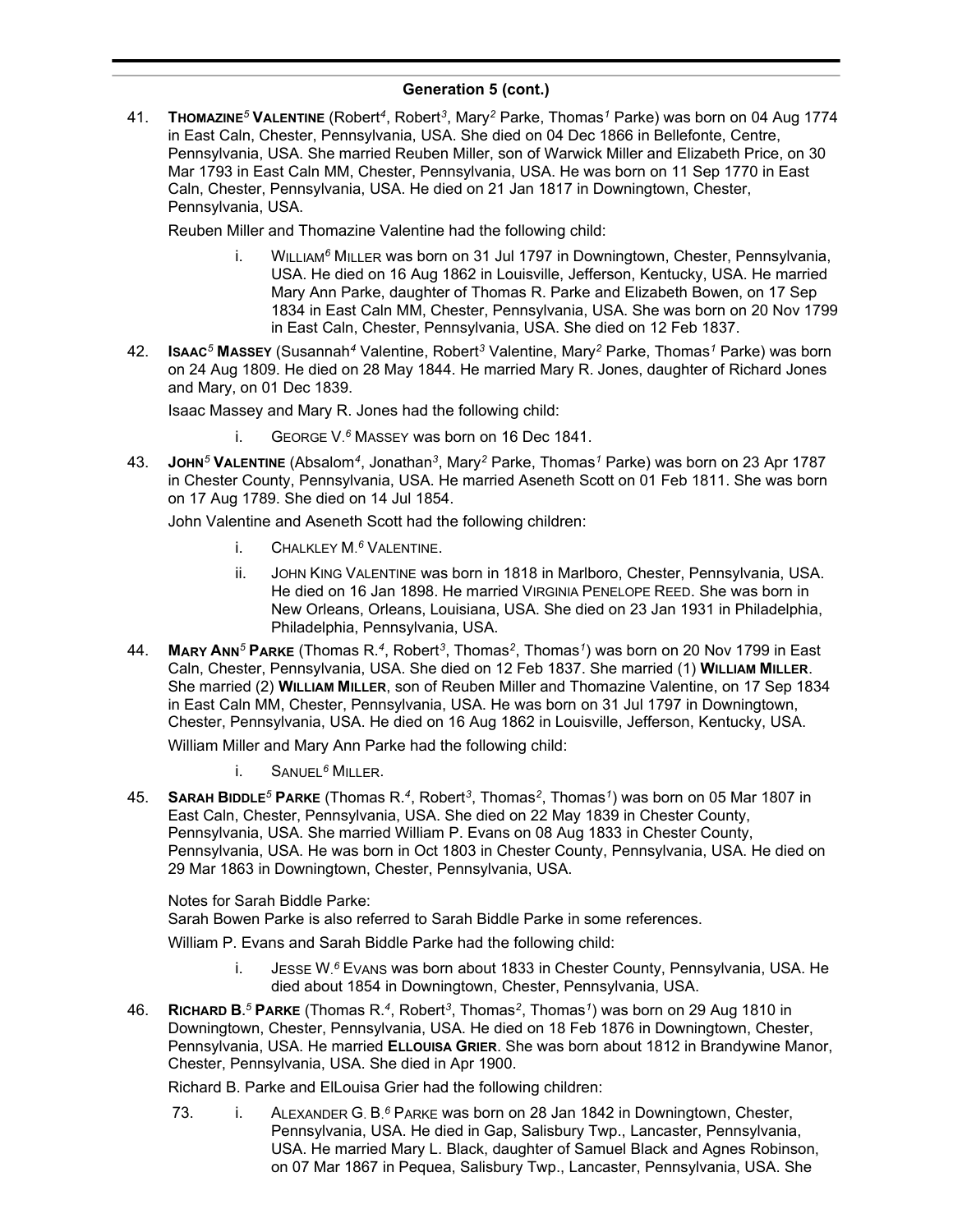### **Generation 5 (cont.)**  $\sum_{i=1}^{n}$

was born in Dec 1836 in Salisbury Twp., Lancaster, Pennsylvania, USA. She died on 01 Apr 1918 in Gap, Salisbury Twp., Lancaster, Pennsylvania, USA.

- ii. JOHN G. PARKE was born in Downingtown, Chester, Pennsylvania, USA.
- iii. T. HENRY PARKE was born in Downingtown, Chester, Pennsylvania, USA.
- iv. JANE PARKE was born in Downingtown, Chester, Pennsylvania, USA.
- v. AGNES G. PARKE was born in Downingtown, Chester, Pennsylvania, USA.
- vi. JANE R. PARKE was born in 1856 in Downingtown, Chester, Pennsylvania, USA. She died in 1918. She married CHARLES W. KENNEDY. He was born in Apr 1862. He died on 25 Mar 1927.
- vii. RICHARD B. PARKE was born in Downingtown, Chester, Pennsylvania, USA.
- 47. **JONATHAN C.** *<sup>5</sup>* **BALDWIN** (Charity*<sup>4</sup>* Cope, Deborah*<sup>3</sup>* Parke, Jonathan*<sup>2</sup>* Parke, Thomas*<sup>1</sup>* Parke) was born on 30 Jan 1792 in East Caln Twp., Chester, Pennsylvania, USA. He died in East Caln Twp., Chester, Pennsylvania, USA. He married Mary Ann Jacobs, daughter of Richard Jacobs and Lydia, on 18 Sep 1822. She was born on 17 Nov 1803 in East Bradford Twp., Chester, Pennsylvania, USA. She died in East Caln Twp., Chester, Pennsylvania, USA.

Jonathan C. Baldwin and Mary Ann Jacobs had the following children:

- i. JOHN E. *<sup>6</sup>* BALDWIN was born on 28 Mar 1823 in East Caln Twp., Chester, Pennsylvania, USA.
- ii. HANNAH BALDWIN was born on 09 Sep 1824 in East Caln Twp., Chester, Pennsylvania, USA. She died on 03 Feb 1825 in East Caln Twp., Chester, Pennsylvania, USA.
- iii. CALEB BALDWIN was born on 01 Nov 1825 in East Caln Twp., Chester, Pennsylvania, USA.
- iv. DEBORAH BALDWIN was born on 17 Jul 1827 in East Caln Twp., Chester, Pennsylvania, USA.
- v. CAROLINE BALDWIN was born on 31 Jan 1829 in East Caln Twp., Chester, Pennsylvania, USA. She died on 10 Feb 1857.
- vi. LYDIA J. BALDWIN was born on 03 Dec 1830 in East Caln Twp., Chester, Pennsylvania, USA. She died on 06 Oct 1834 in East Caln Twp., Chester, Pennsylvania, USA.
- vii. RICHARD A. BALDWIN was born on 05 Oct 1832 in East Caln Twp., Chester, Pennsylvania, USA. He died on 12 Oct 1842 in East Caln Twp., Chester, Pennsylvania, USA.
- viii. J. HANOVER BALDWIN was born on 18 Aug 1834 in East Caln Twp., Chester, Pennsylvania, USA.
- ix. CHARITY BALDWIN was born on 10 Jul 1836 in East Caln Twp., Chester, Pennsylvania, USA.
- x. SUSAN P. BALDWIN was born on 27 Oct 1838 in East Caln Twp., Chester, Pennsylvania, USA. She died on 31 Oct 1844 in East Caln Twp., Chester, Pennsylvania, USA.
- xi. JONATHAN C. BALDWIN was born on 28 Oct 1840 in East Caln Twp., Chester, Pennsylvania, USA.
- xii. REBECCA S. BALDWIN was born on 12 Apr 1843 in East Caln Twp., Chester, Pennsylvania, USA.
- xiii. HENRY C. BALDWIN was born on 26 Dec 1844 in East Caln Twp., Chester, Pennsylvania, USA. He died on 01 Sep 1858 in East Caln Twp., Chester, Pennsylvania, USA.
- xiv. MARY A. BALDWIN was born on 05 Feb 1847 in East Caln Twp., Chester, Pennsylvania, USA.
- 48. **CHARITY***<sup>5</sup>* **COPE** (Samuel*<sup>4</sup>* , Deborah*<sup>3</sup>* Parke, Jonathan*<sup>2</sup>* Parke, Thomas*<sup>1</sup>* Parke) was born on 24 Sep 1796 in East Bradford Twp., Chester, Pennsylvania, USA. She married **JOSEPH KERSEY**. He was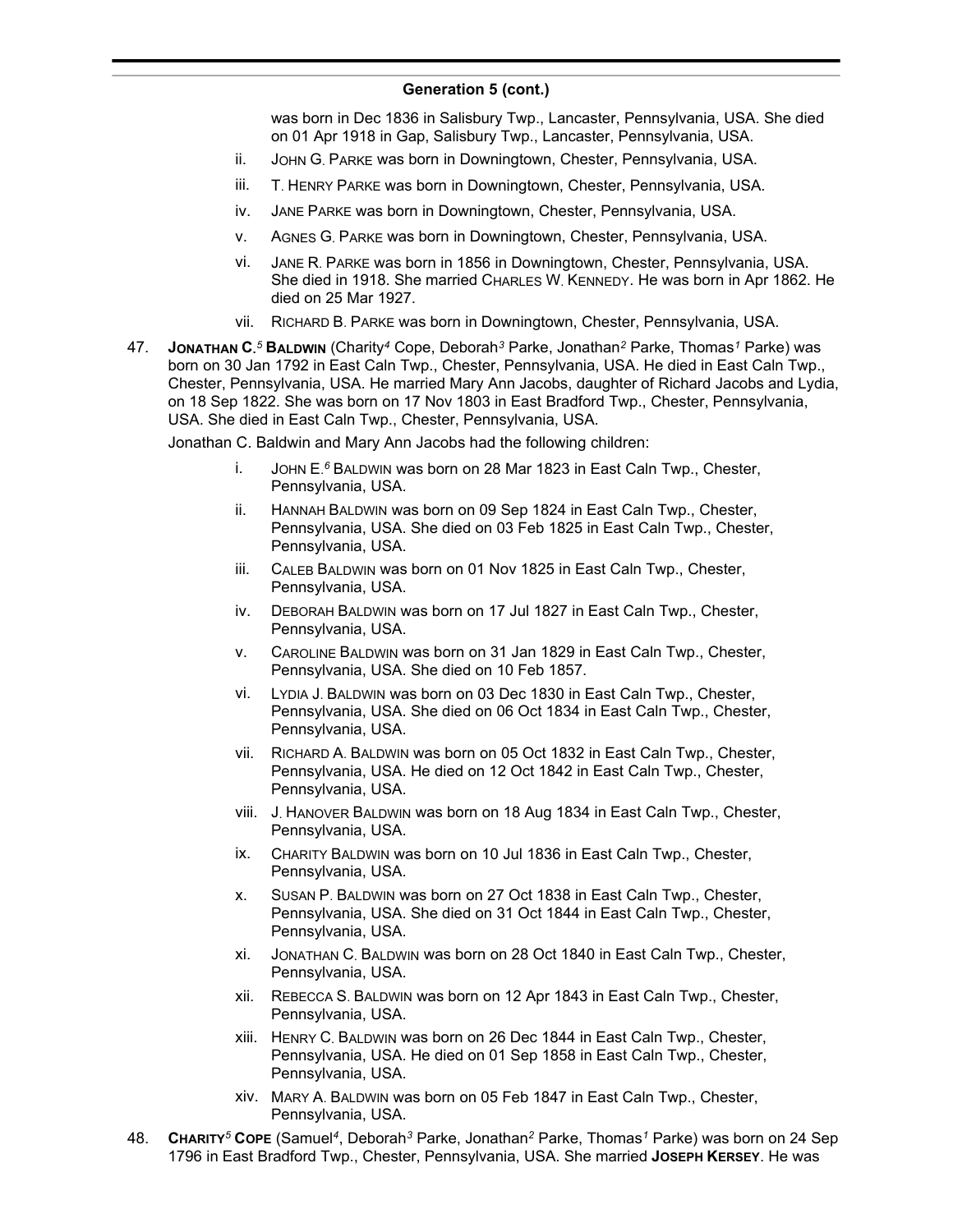born on 14 Jun 1797 in East Caln Twp., Chester, Pennsylvania, USA. He died on 09 Sep 1827 in Bradford, Chester, Pennsylvania, USA.

Joseph Kersey and Charity Cope had the following children:

- i. SAMUEL*<sup>6</sup>* KERSEY.
- ii. ESTHER KERSEY.
- iii. ANN KERSEY.
- iv. GERARD C. KERSEY.
- v. ELIZABETH KERSEY.
- 49. **RACHEL***<sup>5</sup>* **COPE** (Samuel*<sup>4</sup>* , Deborah*<sup>3</sup>* Parke, Jonathan*<sup>2</sup>* Parke, Thomas*<sup>1</sup>* Parke) was born on 27 Dec 1799 in East Bradford Twp., Chester, Pennsylvania, USA. She married James Powell, son of Evan Powell and Mary, on 13 Sep 1821. He was born in East Bradford Twp., Chester, Pennsylvania, USA.

James Powell and Rachel Cope had the following child:

- i. ANN ELIZA*<sup>6</sup>* POWELL was born on 04 Jun 1822 in West Chester, Chester, Pennsylvania, USA.
- 50. **GERARD BLACKFORD***<sup>5</sup>* **COPE** (Samuel*<sup>4</sup>* , Deborah*<sup>3</sup>* Parke, Jonathan*<sup>2</sup>* Parke, Thomas*<sup>1</sup>* Parke) was born on 04 Sep 1802 in East Bradford Twp., Chester, Pennsylvania, USA. He died on 19 May 1871 in East Bradford Twp., Chester, Pennsylvania, USA. He married Deborah L. Garrett, daughter of Nathan Garrett and Rebecca, on 12 Jan 1826. She was born in Willistown, Chester, Pennsylvania, USA. She died in East Bradford Twp., Chester, Pennsylvania, USA.

Gerard Blackford Cope and Deborah L. Garrett had the following children:

- i. REBECCA G. *<sup>6</sup>* COPE was born on 11 Dec 1826 in East Bradford Twp., Chester, Pennsylvania, USA.
- ii. MARY ANN COPE was born on 05 Apr 1831 in East Bradford Twp., Chester, Pennsylvania, USA. She died on 20 Oct 1856.
- iii. ELIZABETH COPE was born on 29 Jun 1832 in East Bradford Twp., Chester, Pennsylvania, USA.
- iv. SAMUEL COPE was born on 29 Jun 1834 in East Bradford Twp., Chester, Pennsylvania, USA. He died on 16 Dec 1857.
- v. WILLIAM COPE was born on 15 Aug 1836 in East Bradford Twp., Chester, Pennsylvania, USA.
- vi. DEBORAH COPE was born on 01 Nov 1838 in East Bradford Twp., Chester, Pennsylvania, USA.
- vii. EMMA COPE was born on 03 Jun 1844 in East Bradford Twp., Chester, Pennsylvania, USA.
- 51. **DAVID***<sup>5</sup>* **COPE** (Abiah*<sup>4</sup>* , Deborah*<sup>3</sup>* Parke, Jonathan*<sup>2</sup>* Parke, Thomas*<sup>1</sup>* Parke) was born on 24 Jan 1787 in East Bradford Twp., Chester, Pennsylvania, USA. He died in 1864. He married Deborah Phillips, daughter of John Phillips and Mary Lewis, on 11 Jan 1826. She was born on 08 Feb 1796 in East Whiteland Twp., Chester, Pennsylvania, USA. She died on 22 Jan 1862.

David Cope and Deborah Phillips had the following children:

- i. JANE M. *<sup>6</sup>* COPE was born on 11 Oct 1827.
- ii. MARY P. COPE was born on 31 Jan 1830.
- iii. DEBORAH E. COPE was born on 14 Mar 1833.
- iv. ELIZABETH COPE was born on 05 Sep 1836.
- v. CAROLINE COPE was born on 15 Jan 1839.
- 52. **SAMUEL***<sup>5</sup>* **COPE** (Abiah*<sup>4</sup>* , Deborah*<sup>3</sup>* Parke, Jonathan*<sup>2</sup>* Parke, Thomas*<sup>1</sup>* Parke) was born on 28 Feb 1789 in East Bradford Twp., Chester, Pennsylvania, USA. He died in East Bradford Twp., Chester, Pennsylvania, USA. He married (1) ANN WILLIAMS, daughter of Daniel Williams and Jane, on 12 Mar 1835. She was born in Robinson Twp., Berks, Pennsylvania, USA. She died in East Bradford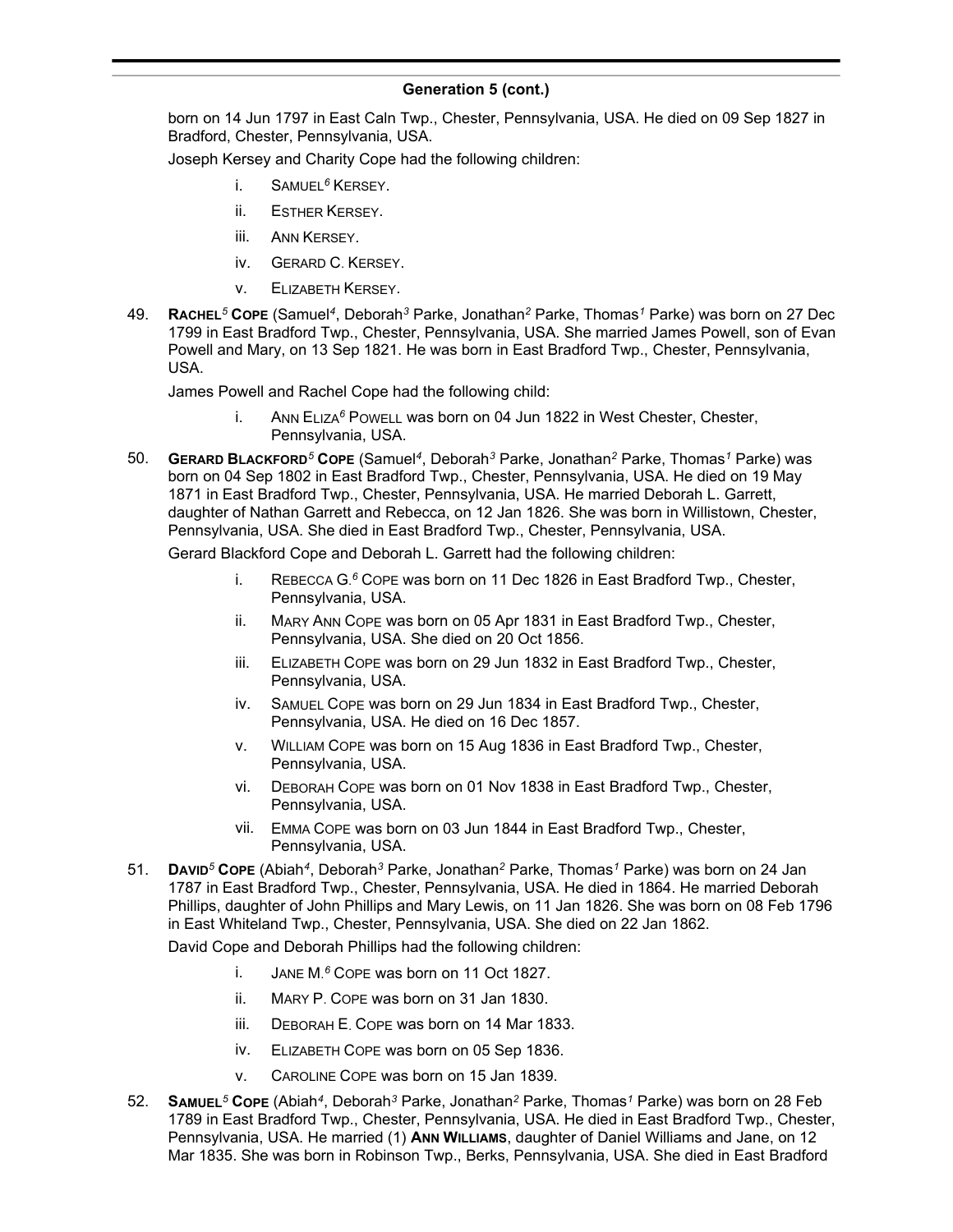Twp., Chester, Pennsylvania, USA. He married (2) **MARY ANN PUSEY**, daughter of Joshua Pusey and Hannah, on 17 Oct 1821. She was born on 26 Mar 1794 in Londongrove, Chester, Pennsylvania, USA. She died on 16 Sep 1822 in East Bradford Twp., Chester, Pennsylvania, USA.

Samuel Cope and Ann Williams had the following children:

- i. DANIEL*<sup>6</sup>* COPE was born on 09 Mar 1837 in East Bradford Twp., Chester, Pennsylvania, USA. He died on 07 Oct 1856 in East Bradford Twp., Chester, Pennsylvania, USA.
- ii. MARY ANN COPE was born on 25 May 1839 in East Bradford Twp., Chester, Pennsylvania, USA.
- iii. ABIAH COPE was born on 24 Apr 1842 in East Bradford Twp., Chester, Pennsylvania, USA.
- iv. MORRIS COPE was born on 20 May 1845 in East Bradford Twp., Chester, Pennsylvania, USA.
- v. DAVID J. COPE was born on 20 Jun 1848 in East Bradford Twp., Chester, Pennsylvania, USA. He died on 05 Aug 1849 in East Bradford Twp., Chester, Pennsylvania, USA.
- vi. SAMUEL M. COPE was born on 20 Jun 1848 in East Bradford Twp., Chester, Pennsylvania, USA. He died on 01 Aug 1849 in East Bradford Twp., Chester, Pennsylvania, USA.
- 53. **ABIAH***<sup>5</sup>* **COPE** (Abiah*<sup>4</sup>* , Deborah*<sup>3</sup>* Parke, Jonathan*<sup>2</sup>* Parke, Thomas*<sup>1</sup>* Parke) was born on 18 Apr 1791 in East Bradford Twp., Chester, Pennsylvania, USA. He died in West Marlborough Twp., Chester, Pennsylvania, USA. He married Mary Hannum, daughter of John Hannum and Sarah Jackson, on 09 Mar 1836 in West Chester, Chester, Pennsylvania, USA. She was born on 13 Oct 1800 in East Bradford Twp., Chester, Pennsylvania, USA. She died on 18 Oct 1878 in West Marlborough Twp., Chester, Pennsylvania, USA.

Abiah Cope and Mary Hannum had the following children:

- i. HENRY*<sup>6</sup>* COPE was born on 24 Sep 1838 in West Marlborough Twp., Chester, Pennsylvania, USA.
- ii. DAVID COPE was born on 18 Sep 1840 in West Marlborough Twp., Chester, Pennsylvania, USA.
- 54. **MORRIS***<sup>5</sup>* **COPE** (Abiah*<sup>4</sup>* , Deborah*<sup>3</sup>* Parke, Jonathan*<sup>2</sup>* Parke, Thomas*<sup>1</sup>* Parke) was born on 26 Jul 1800 in East Bradford Twp., Chester, Pennsylvania, USA. He died in West Marlborough Twp., Chester, Pennsylvania, USA. He married Ann Swayne, daughter of Samuel Swayne and Ann Garrett, on 18 Mar 1829 in London Grove MM, Chester, Pennsylvania, USA. She was born on 03 Sep 1804 in West Marlborough Twp., Chester, Pennsylvania, USA. She died in West Marlborough Twp., Chester, Pennsylvania, USA.

Morris Cope and Ann Swayne had the following children:

- i. SAMUEL S. *<sup>6</sup>* COPE was born on 12 Jan 1838 in West Marlborough Twp., Chester, Pennsylvania, USA.
- ii. JANE ANN COPE was born on 21 Apr 1843 in West Marlborough Twp., Chester, Pennsylvania, USA. She died on 01 Oct 1843 in West Marlborough Twp., Chester, Pennsylvania, USA.
- iii. OLIVER COPE was born on 13 Oct 1844 in West Marlborough Twp., Chester, Pennsylvania, USA. He died on 09 Feb 1845 in West Marlborough Twp., Chester, Pennsylvania, USA.
- 55. **JOHN***<sup>5</sup>* **COPE** (Jonathan*<sup>4</sup>* , Deborah*<sup>3</sup>* Parke, Jonathan*<sup>2</sup>* Parke, Thomas*<sup>1</sup>* Parke) was born on 23 Aug 1801 in East Bradford Twp., Chester, Pennsylvania, USA. He died on 14 Sep 1884 in East Bradford Twp., Chester, Pennsylvania, USA. He married Hannah S. Hayes, daughter of Eli Hayes and Sarah Ward, on 18 May 1826 in Bradford MM, Chester, Pennsylvania, USA. She was born on 21 Feb 1803 in Newlin Twp. Chester, Pennsylvania, USA. She died on 26 Nov 1882 in East Bradford Twp., Chester, Pennsylvania, USA.

John Cope and Hannah S. Hayes had the following children:

i. HAYES*<sup>6</sup>* COPE was born on 27 Dec 1826 in East Bradford Twp., Chester,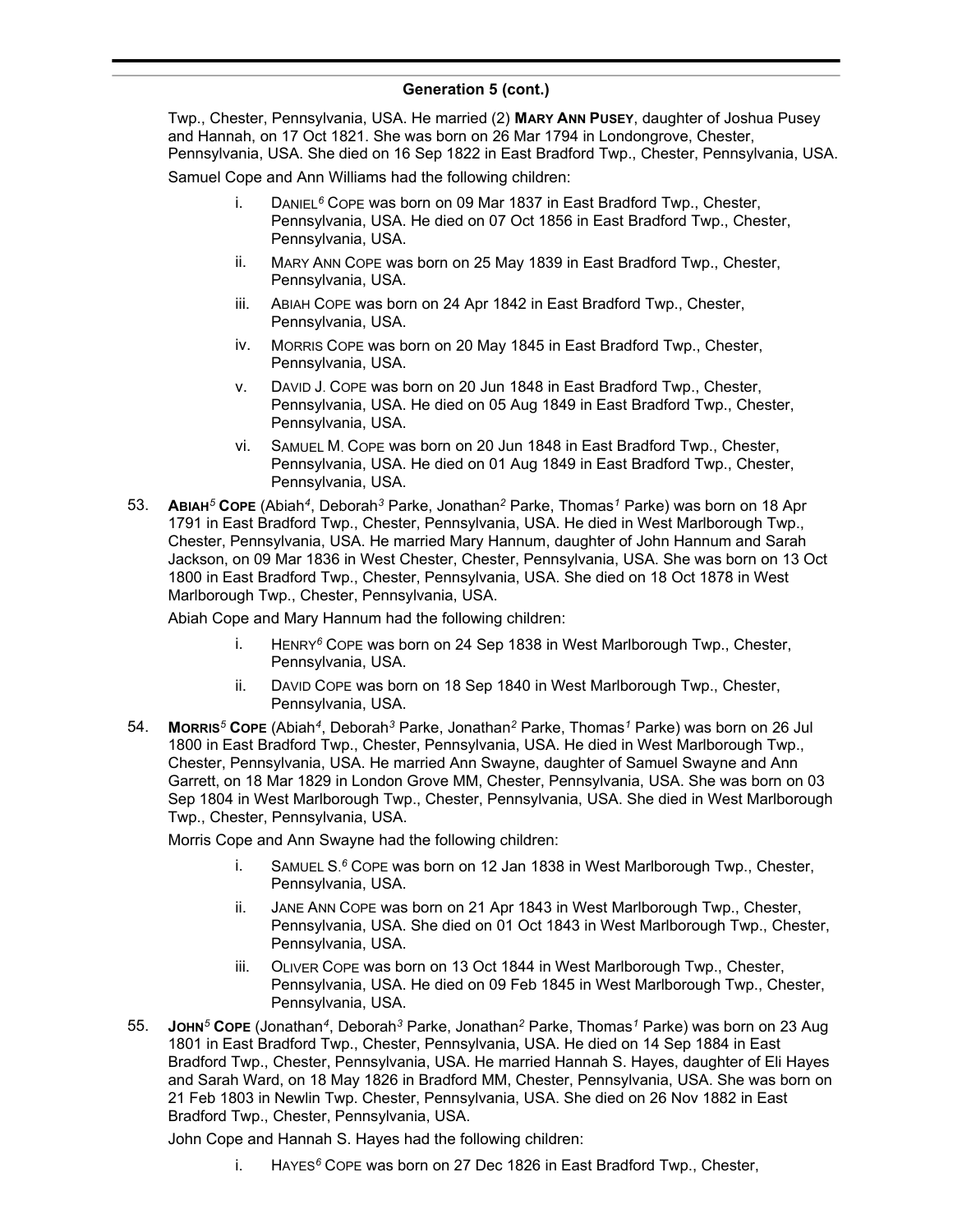Pennsylvania, USA. He died on 15 Feb 1834 in East Bradford Twp., Chester, Pennsylvania, USA.

- ii. ALLEN COPE was born on 26 Feb 1829 in East Bradford Twp., Chester, Pennsylvania, USA.
- iii. THOMAS SAVERY COPE was born on 11 Jun 1831 in East Bradford Twp., Chester, Pennsylvania, USA. He died on 26 Jan 1908. He married Hannah Beaumont Carpenter on 23 Jun 1900.
- iv. SARAH H. COPE was born on 01 Oct 1833 in East Bradford Twp., Chester, Pennsylvania, USA. She married Robert Garrett on 08 Jan 1874 in Philadelphia, Philadelphia, Pennsylvania, USA.
- v. JONATHAN COPE was born on 15 Dec 1835 in East Bradford Twp., Chester, Pennsylvania, USA. He died on 20 Jun 1848 in East Bradford Twp., Chester, Pennsylvania, USA.
- vi. ELI HAYES COPE was born on 15 Apr 1836 in East Bradford Twp., Chester, Pennsylvania, USA. He married LYDIA M. WOODWARD.
- vii. ZILLAH M. COPE was born on 12 Oct 1840 in East Bradford Twp., Chester, Pennsylvania, USA. She died on 15 Sep 1844 in East Bradford Twp., Chester, Pennsylvania, USA.
- viii. HILLBORN COPE was born on 01 Nov 1842 in East Bradford Twp., Chester, Pennsylvania, USA. He died on 20 Jun 1844 in East Bradford Twp., Chester, Pennsylvania, USA.
- ix. JOSIAH COPE was born on 20 Mar 1844 in East Bradford Twp., Chester, Pennsylvania, USA. He died on 03 Dec 1906. He married Josephine Sharpless on 11 Mar 1869 in Lima, Chester, Pennsylvania, USA.
- x. JOHN G. COPE was born on 20 Mar 1844 in East Bradford Twp., Chester, Pennsylvania, USA. He married Sallie A. Woodward on 17 Sep 1874.
- 56. **CALEB B.** *<sup>5</sup>* **COPE** (Jonathan*<sup>4</sup>* , Deborah*<sup>3</sup>* Parke, Jonathan*<sup>2</sup>* Parke, Thomas*<sup>1</sup>* Parke) was born on 13 Nov 1805 in East Bradford Twp., Chester, Pennsylvania, USA. He died on 27 Jan 1879. He married Hannah Sharpless, daughter of Joshua Sharpless and Philadelphia Drinker, on 24 Mar 1842 in London Britain MM, Chester, Pennsylvania, USA. She was born on 09 Nov 1812 in Philadelphia, Philadelphia, Pennsylvania, USA. She died on 28 Apr 1894 in Providence, Providence, Rhode Island, USA.

Caleb B. Cope and Hannah Sharpless had the following children:

- i. JOSHUA SHARPLESS*<sup>6</sup>* COPE was born on 08 Jan 1843 in East Bradford Twp., Chester, Pennsylvania, USA. He died on 20 Dec 1916 in Falls Twp. Bucks, Pennsylvania, USA.
- ii. ALFRED COPE was born on 21 May 1848 in Milestown, Philadelphia, Pennsylvania, USA. He died on 04 Dec 1935 in Woodbury, Gloucester, New Jersey, USA. He married Susanna Morris Longstreth on 10 Oct 1883.
- iii. OLIVER COPE.
- iv. MARY S. COPE.
- 57. **DEBORAH***<sup>5</sup>* **COPE** (Jonathan*<sup>4</sup>* , Deborah*<sup>3</sup>* Parke, Jonathan*<sup>2</sup>* Parke, Thomas*<sup>1</sup>* Parke) was born on 23 Oct 1808 in East Bradford Twp., Chester, Pennsylvania, USA. She died on 07 Feb 1887 in Willistown Twp., Chester, Pennsylvania, USA. She married Thomas Hatton, son of Samuel Hatton and Sarah Martin, on 09 Mar 1843 in West Chester MM, Chester, Pennsylvania, USA. He was born on 03 Mar 1816 in Birmingham Twp., Chester, Pennsylvania, USA. He died on 10 Oct 1868 in Willistown Twp., Chester, Pennsylvania, USA.

Thomas Hatton and Deborah Cope had the following children:

- i. SAMUEL*<sup>6</sup>* HATTON was born on 18 Jan 1846 in Willistown Twp., Chester, Pennsylvania, USA.
- ii. JONATHAN HATTON was born on 11 Jan 1848 in Willistown Twp., Chester, Pennsylvania, USA.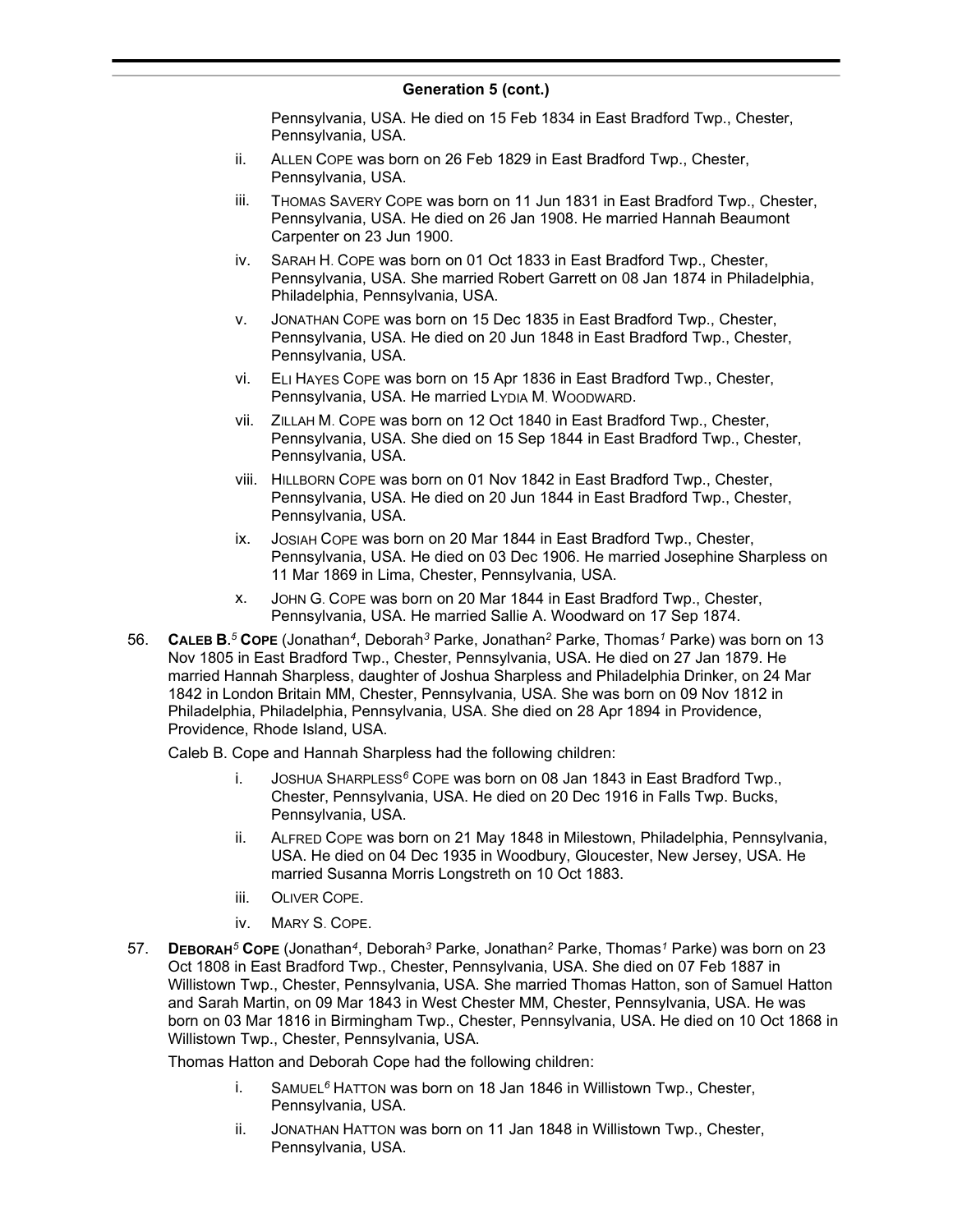58. **JONATHAN***<sup>5</sup>* **COPE** (Jonathan*<sup>4</sup>* , Deborah*<sup>3</sup>* Parke, Jonathan*<sup>2</sup>* Parke, Thomas*<sup>1</sup>* Parke) was born on 10 Aug 1810 in East Bradford Twp., Chester, Pennsylvania, USA. He died on 27 Nov 1872. He married Gulielma Maria Thomas, daughter of Isaac Thomas and Alice Levis, on 06 Oct 1842 in Goshen MM, Chester, Pennsylvania, USA. She was born on 26 Mar 1813 in East Goshen Twp. Chester, Pennsylvania, USA.

Jonathan Cope and Gulielma Maria Thomas had the following children:

- i. ANNA*<sup>6</sup>* COPE was born on 17 Jul 1843.
- ii. ALICE ELMA COPE was born on 01 Sep 1845.
- iii. ZILLA MARY COPE was born on 28 Apr 1850.
- iv. EMILIE COPE was born on 15 Mar 1853 in East Bradford Twp., Chester, Pennsylvania, USA. She married ISAAC FRANKLIN CHANDLER.
- 59. **DARLINGTON***<sup>5</sup>* **COPE** (Jonathan*<sup>4</sup>* , Deborah*<sup>3</sup>* Parke, Jonathan*<sup>2</sup>* Parke, Thomas*<sup>1</sup>* Parke) was born on 13 Jun 1815 in East Bradford Twp., Chester Co., Pennsylvania, USA. He died on 08 Jan 1888 in Franklin Twp., Chester, Pennsylvania, USA. He married (1) **SALLY THOMAS** on 05 Dec 1839 in Goshen MM, Chester, Pennsylvania, USA. She was born on 29 Dec 1818. She died about 1852. He married (2) **ANN COPE**, daughter of Joseph Cope and Rachel W. Cope, in 1853. She was born on 01 Nov 1824 in East Bradford Twp., Chester Co., Pennsylvania, United States. She died on 04 Jul 1905.

Darlington Cope and Sally Thomas had the following children:

- i. HANNAH TAYLOR*<sup>6</sup>* COPE was born on 18 Sep 1840.
- ii. BARCLAY COPE was born on 11 Sep 1842.
- iii. SUSAN COPE was born on 22 Nov 1844 in Franklin Twp., Chester, Pennsylvania, USA. She died on 26 Feb 1910 in Media, Delaware, Pennsylvania, USA. She married Jesse Hoopes Garrett, son of Aaron Garrett and Sidney Hawley, on 05 Jan 1865 in West Chester, Chester, Pennsylvania, USA. He was born on 26 Sep 1838 in Willistown, Chester, Pennsylvania, USA. He died on 10 Feb 1899 in West Chester, Chester, Pennsylvania, USA.
- iv. ELIZABETH COPE was born on 30 Apr 1847.
- v. ENOS COPE was born on 07 Jun 1850.

Darlington Cope and Ann Cope had the following children:

- VI. SALLIF T. COPF was born on 01 Jun 1854.
- vii. ELLEN P. COPE was born on 04 Oct 1855.
- viii. JONATHAN COPE was born in 1860.
- ix. BENJAMIN HOOPES COPE.
- x. WILMER COPE.
- xi. CALEB DARLINGTON COPE.
- xii. PHEBE A. COPE.
- 60. **PHEBE***<sup>5</sup>* **COPE** (Jonathan*<sup>4</sup>* , Deborah*<sup>3</sup>* Parke, Jonathan*<sup>2</sup>* Parke, Thomas*<sup>1</sup>* Parke) was born on 28 Apr 1790 in East Bradford Twp., Chester, Pennsylvania, USA. She died on 05 Oct 1842 in Chester County, Pennsylvania, USA. She married Joseph Atkins Gheen, son of Thomas Gheen and Alice Ann Atkins, on 06 Jun 1816 in Goshen, Chester, Pennsylvania, USA. He was born on 24 Apr 1796 in West Goshen Twp., Chester, Pennsylvania, USA. He died in May 1844 in Chester County, Pennsylvania, USA.

Joseph Atkins Gheen and Phebe Cope had the following children:

- i. SUSAN*<sup>6</sup>* GHEEN was born on 20 Nov 1816 in West Goshen Twp., Chester, Pennsylvania, USA. She died on 27 Aug 1856 in West Chester, Chester, Pennsylvania, USA. She married Charles Milton Layman on 13 Feb 1839 in West Chester, Chester, Pennsylvania, USA. He was born in 1817.
- ii. EMILY GHEEN was born on 24 Jan 1819 in West Goshen Twp., Chester,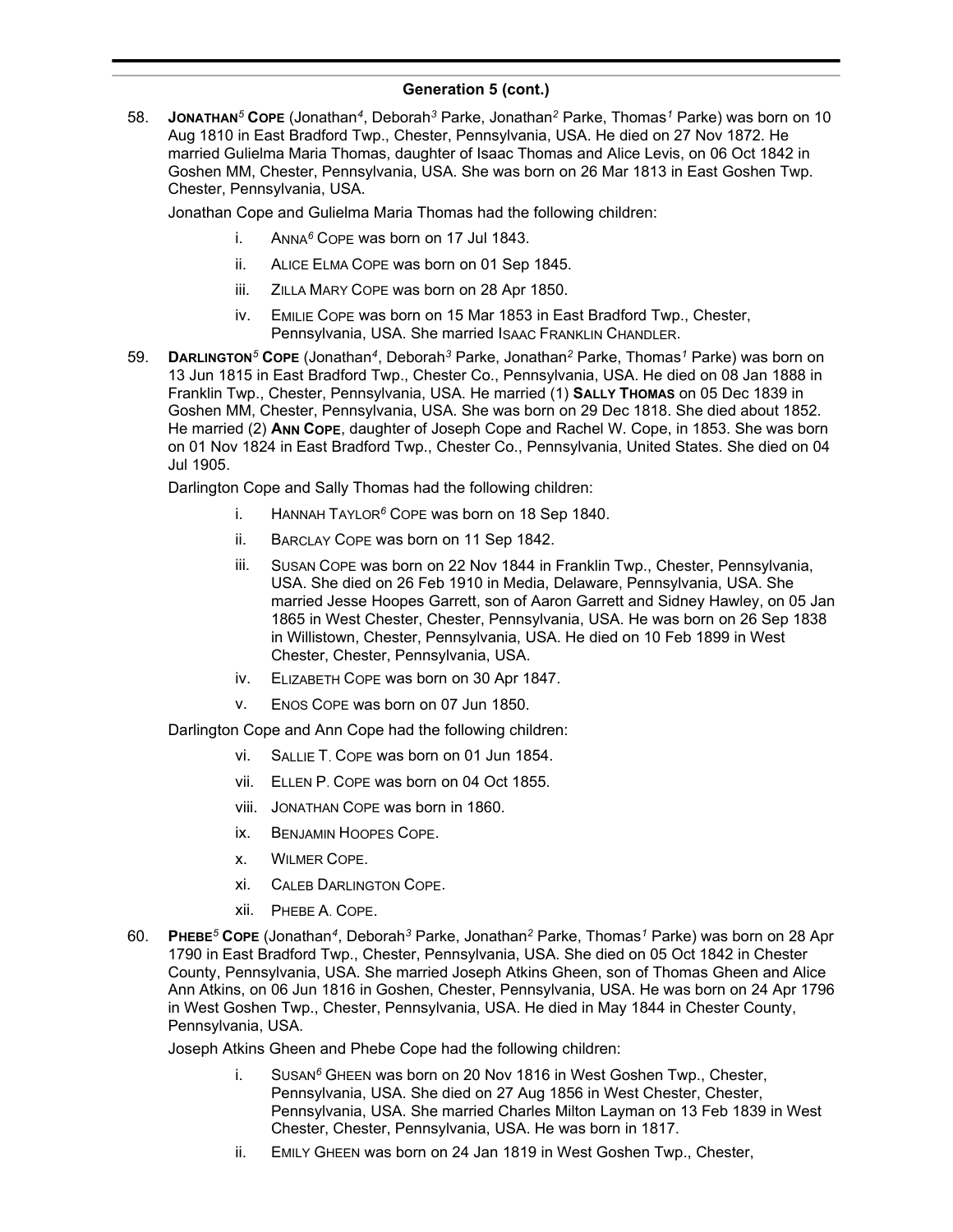Pennsylvania, USA. She died on 10 Oct 1820 in West Goshen Twp., Chester, Pennsylvania, USA.

- iii. THOMAS GHEEN was born on 28 Jan 1821 in West Goshen Twp., Chester, Pennsylvania, USA. He died on 01 Feb 1863 in Philadelphia, Philadelphia, Pennsylvania, USA. He married MARY LONEENY. She was born in 1829. She died in 1868.
- iv. ALICE ATKINS GHEEN was born on 02 Nov 1822 in West Goshen Twp., Chester, Pennsylvania, USA. She died on 31 Oct 1901 in Delaware, USA. She married George Bugless on 31 Dec 1845. He was born in 1816. He died in 1895.
- v. ELIZABETH GHEEN was born on 14 Apr 1825 in West Goshen Twp., Chester, Pennsylvania, USA. She married William Carter on 17 Mar 1851. He was born in 1825.
- vi. CAROLINE GHEEN was born on 15 Mar 1829 in West Goshen Twp., Chester, Pennsylvania, USA.
- 61. **JOHN***<sup>5</sup>* **GREEN** (Mary*<sup>4</sup>* Cope, Deborah*<sup>3</sup>* Parke, Jonathan*<sup>2</sup>* Parke, Thomas*<sup>1</sup>* Parke) was born on 23 Jul 1796 in Delaware County, Pennsylvania, USA. He died on 24 Aug 1823 in West Marlborough Twp., Chester, Pennsylvania, USA. He married Rebecca Chambers, daughter of William Chambers and Susanna Pusey, on 11 May 1820. She was born on 10 Sep 1793 in Pennsylvania, USA. She died on 04 Feb 1870.

John Green and Rebecca Chambers had the following children:

- i. ASENATH C. *<sup>6</sup>* GREEN was born on 08 Feb 1822.
- ii. ELIZABETH PUSEY GREEN was born on 28 Oct 1823. She died on 28 May 1844. She married JACOB C. SMITH.
- 62. **EDITH***<sup>5</sup>* **GREEN** (Mary*<sup>4</sup>* Cope, Deborah*<sup>3</sup>* Parke, Jonathan*<sup>2</sup>* Parke, Thomas*<sup>1</sup>* Parke) was born on 18 Jul 1798 in New Castle County, Delaware, USA. She married Thomas Darlington, son of Amos Darlington and Elizabeth Powel, on 11 May 1821. He was born on 08 Jan 1796 in West Goshen Twp., Chester, Pennsylvania, USA. He died in 1881.

Thomas Darlington and Edith Green had the following children:

- i. SAMUEL C. *<sup>6</sup>* DARLINGTON was born on 30 Aug 1822.
- ii. JASPER DARLINGTON was born on 05 Sep 1824.
- iii. T. CHALKLEY DARLINGTON was born on 31 Aug 1826.
- iv. ANNA MARY DARLINGTON was born on 23 Oct 1829.
- v. EDITH DARLINGTON was born on 30 Oct 1831.
- vi. JESSE G. DARLINGTON was born on 05 Nov 1835.
- vii. ANN ELIZABETH DARLINGTON was born on 26 Apr 1839.
- 63. **SAMUEL COPE***<sup>5</sup>* **SPACKMAN** (Deborah*<sup>4</sup>* Cope, Deborah*<sup>3</sup>* Parke, Jonathan*<sup>2</sup>* Parke, Thomas*<sup>1</sup>* Parke) was born on 02 Sep 1796 in Wilmington, New Castle, Delaware, USA. He died on 27 Feb 1884 in Wilmington, New Castle, Delaware, USA. He married **ANN MASTER**. She was born on 13 Dec 1800. She died on 25 Jan 1874.

Samuel Cope Spackman and Ann Master had the following children:

- i. SUSAN ANN*<sup>6</sup>* SPACKMAN was born on 08 Dec 1832 in Wilmington, New Castle, Delaware, USA.
- ii. MARY MASTER SPACKMAN was born on 04 Jun 1835 in Wilmington, New Castle, Delaware, USA.
- iii. SAMUEL SPACKMAN was born on 05 Mar 1839 in Wilmington, New Castle, Delaware, USA.
- iv. HENRY CLAY SPACKMAN was born on 29 Jul 1842 in Wilmington, New Castle, Delaware, USA.
- v. WILLIAM MASTER SPACKMAN was born on 09 Jan 1847 in Wilmington, New Castle, Delaware, USA. He died on 08 Mar 1902 in Philadelphia, Philadelphia,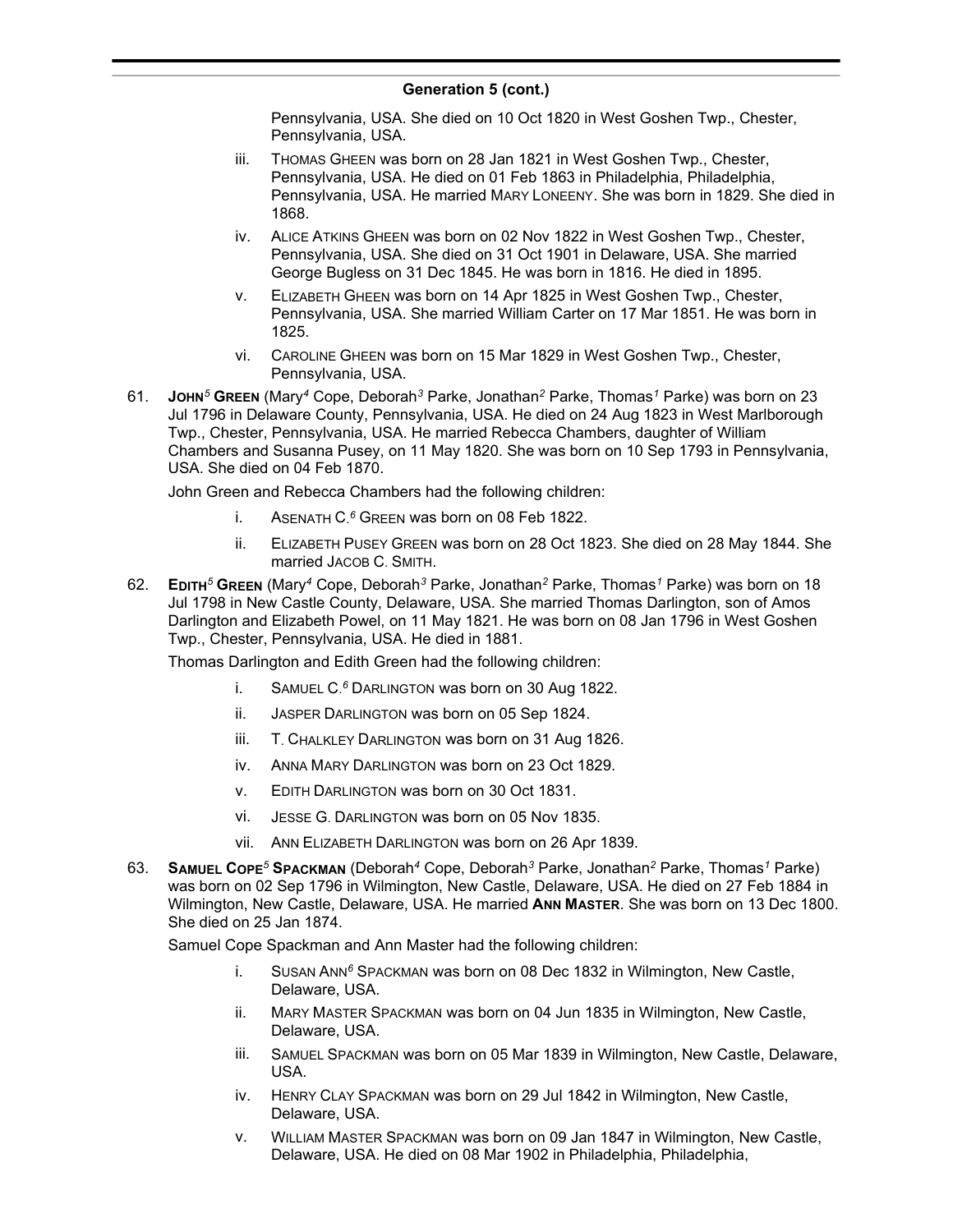Pennsylvania, USA.

64. **GEORGE***<sup>5</sup>* **SPACKMAN** (Deborah*<sup>4</sup>* Cope, Deborah*<sup>3</sup>* Parke, Jonathan*<sup>2</sup>* Parke, Thomas*<sup>1</sup>* Parke) was born on 11 Sep 1801 in Wilmington, New Castle, Delaware, USA. He died on 03 Aug 1861 in West Chester, Chester, Pennsylvania, USA. He married **CATHERINE ANNA LONGSTRETH**. She was born on 03 Dec 1808. She died on 12 Jan 1893 in Philadelphia, Philadelphia, Pennsylvania, USA.

George Spackman and Catherine Anna Longstreth had the following children:

- i. JOHN R. *<sup>6</sup>* SPACKMAN.
- ii. EDWARD SPACKMAN.
- iii. SAMUEL GEORGE SPACKMAN.
- iv. ELIZABETH SPACKMAN was born on 11 Nov 1837. She died on 20 Nov 1899. She married EARNEST BOSBYSHELL.
- 65. **CHALKLEY***<sup>5</sup>* **SPACKMAN** (Deborah*<sup>4</sup>* Cope, Deborah*<sup>3</sup>* Parke, Jonathan*<sup>2</sup>* Parke, Thomas*<sup>1</sup>* Parke) was born on 30 Mar 1810 in Chester County, Pennsylvania, USA. He died on 19 Aug 1885. He married Adeline Gibbons, daughter of George Washington Gibbons and Rachel Naglee, in 1844. She was born on 06 Oct 1817. She died on 19 May 1889.

Chalkley Spackman and Adeline Gibbons had the following children:

- i. ELLA*<sup>6</sup>* SPACKMAN was born in 1845 in Philadelphia, Philadelphia, Pennsylvania, USA.
- ii. ANNA JANE SPACKMAN was born in 1847 in Philadelphia, Philadelphia, Pennsylvania, USA.
- iii. EDWIN COPE SPACKMAN was born in 1848 in Philadelphia, Philadelphia, Pennsylvania, USA. He died on 10 Nov 1867.
- iv. WALTER SPACKMAN was born in 1849 in Philadelphia, Philadelphia, Pennsylvania, USA.
- v. ADA SPACKMAN was born in 1854 in Philadelphia, Philadelphia, Pennsylvania, USA.
- vi. ADELINE SPACKMAN was born in 1855 in Philadelphia, Philadelphia, Pennsylvania, USA.
- vii. ELLIS LEEDS SPACKMAN was born on 16 Aug 1856 in Philadelphia, Philadelphia, Pennsylvania, USA. He married Katherine Moore Laing on 01 Jun 1898 in Philadelphia MM, Philadelphia, Pennsylvania, USA.
- 66. **ABIAH PARKE***<sup>5</sup>* **MASON** (Mary*<sup>4</sup>* Parke, Abiah*<sup>3</sup>* Parke, Jonathan*<sup>2</sup>* Parke, Thomas*<sup>1</sup>* Parke) was born on 13 Apr 1782. He died on 20 Dec 1851 in Downingtown, Chester, Pennsylvania, USA. He married Ann Kendall, daughter of John Kendall and Mary Mason, on 30 Jun 1803 in West Chester, Chester, Pennsylvania, USA. She was born on 02 May 1784 in Wilmington, New Castle, Delaware, USA. She died on 17 Feb 1851.

Abiah Parke Mason and Ann Kendall had the following children:

- i. MARY D. *<sup>6</sup>* MASON was born on 23 May 1804. She died on 19 Dec 1891.
- ii. ELISA MASON was born on 03 Dec 1805 in Delaware, USA. She died after 1880 in Downingtown, Chester, Pennsylvania, USA.
- iii. ISAAC MASON was born on 11 Apr 1809 in Wilmington, New Castle, Delaware, USA.
- iv. JOHN MASON was born on 31 Jan 1811 in Wilmington, New Castle, Delaware, USA.
- v. ESTHER EVANS MASON was born on 08 Jun 1812 in Wilmington, New Castle, Delaware, USA. She died on 24 Aug 1897 in Wilmington, New Castle, Delaware, USA.
- vi. TAMSON MASON was born on 11 Jan 1815.
- vii. GEORGE WASHINGTON MASON was born on 07 Jul 1817 in Delaware, USA. He died on 09 May 1882 in Wilmington, New Castle, Delaware, USA.
- 74. viii. MALACHI PARKE MASON was born on 07 Jul 1819 in Wilmington, New Castle, Delaware, USA. He died on 10 Aug 1869 in Wilmington, New Castle, Delaware, USA. He married CATHERINE CASSIDY.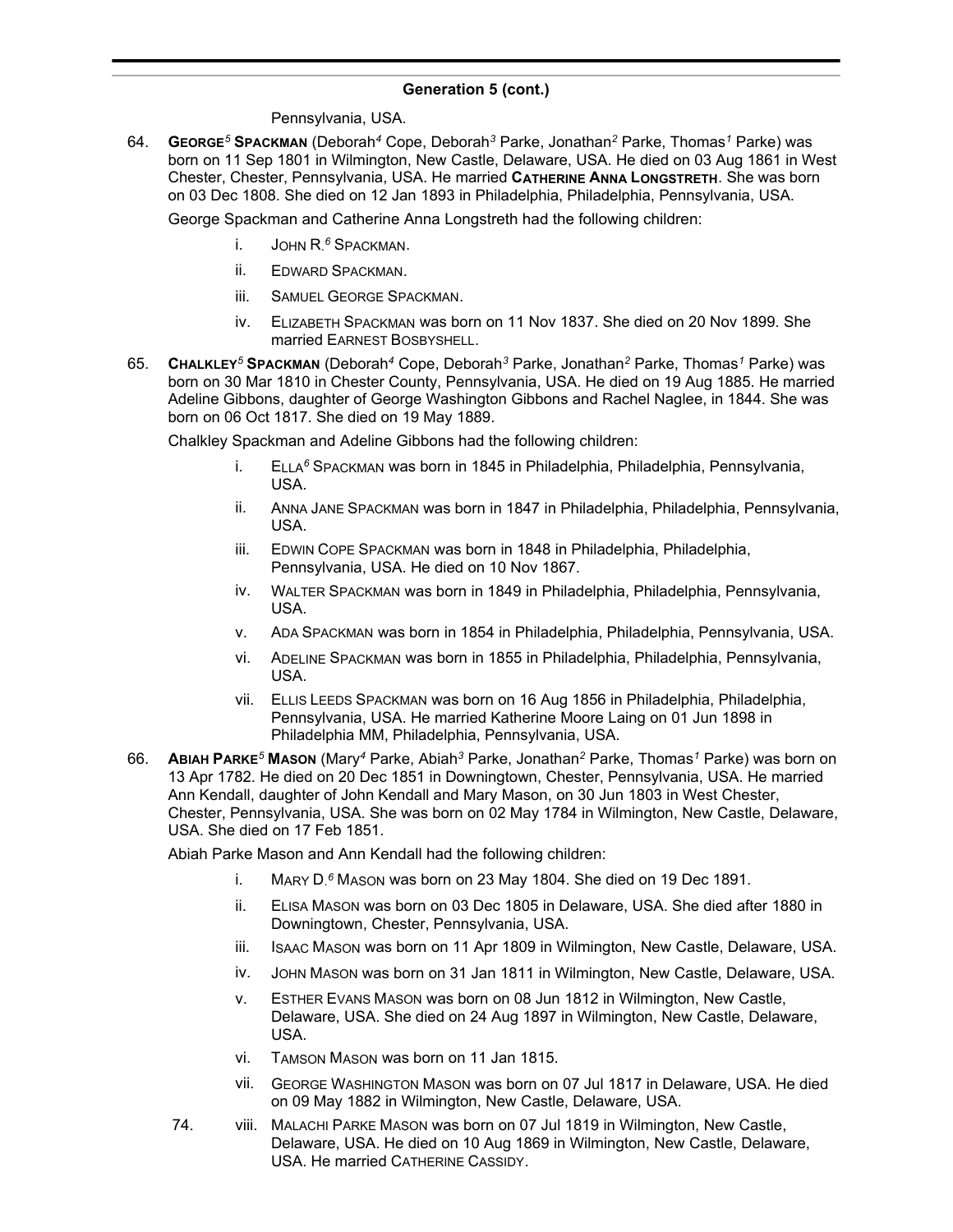67. **ISAAC***<sup>5</sup>* **MASON** (Mary*<sup>4</sup>* Parke, Abiah*<sup>3</sup>* Parke, Jonathan*<sup>2</sup>* Parke, Thomas*<sup>1</sup>* Parke) was born on 06 Jun 1784 in Chester County, Pennsylvania, USA. He died on 08 Feb 1826 in Lancaster County, Pennsylvania, USA. He married **ELIZABETH "LIZZIE" WEAVER**. She was born on 12 Aug 1789 in East Earl, Lancaster, Pennsylvania, USA. She died on 20 Mar 1866 in Salisbury, Lancaster, Pennsylvania, USA.

Isaac Mason and Elizabeth "Lizzie" Weaver had the following children:

- i. MARY ANN*<sup>6</sup>* MASON was born about 1812 in Chester County, Pennsylvania, USA. She died on 29 Jan 1859 in East Troy, Walworth, Wisconsin, USA.
- ii. GEORGE WEAVER MASON was born on 28 Dec 1813 in Chester County, Pennsylvania, USA. He died on 27 May 1856 in East Troy, Walworth, Wisconsin, USA.

Notes for George Weaver Mason:

George Weaver Mason resided in Elmira, Chemung, New York, USA. However, he died at his sister's home in East Troy, Walworth, Wisconsin, USA.

- iii. PARKE MASON was born about 1816 in Pennsylvania, USA. He died on 12 Oct 1860 in Washington Boro, Manor, Lancaster, Pennsylvania, USA.
- iv. JOHN MASON was born on 21 Dec 1817 in Earl, Lancaster, Pennsylvania, USA. He died on 05 Jan 1884 in White Horse, Salisbury, Lancaster, Pennsylvania, USA.
- v. ELIZABETH MASON was born about 1819 in Chester County, Pennsylvania, USA. She died on 10 Oct 1894 in Philadelphia, Philadelphia, Pensylvania, USA.
- vi. JONATHAN D. MASON was born in 1822 in Chester County, Pennsylvania, USA. He died on 05 Jun 1849 in Lancaster County, Pennsylvania, USA.
- 68. **RUTH***<sup>5</sup>* **MASON** (Mary*<sup>4</sup>* Parke, Abiah*<sup>3</sup>* Parke, Jonathan*<sup>2</sup>* Parke, Thomas*<sup>1</sup>* Parke) was born on 01 Feb 1788. She died on 30 Jun 1830. She married **SAMUEL KENDALL**. He was born in 1786 in Wilmington, New Castle, Delaware, USA.

Samuel Kendall and Ruth Mason had the following children:

- i. JOHN M. *<sup>6</sup>* KENDALL.
- ii. WILLIAM E. KENDALL.
- iii. EVANS KENDALL was born about 1813 in Delaware, USA. He died on 28 Dec 1886.
- iv. ANN KENDALL.
- v. MARY ELLEN KENDALL.
- vi. EDWARD KENDALL.
- vii. SAMUEL KENDALL.
- viii. CHARLES KENDALL.
- 69. **MARY PARKE***<sup>5</sup>* **MASON** (Mary*<sup>4</sup>* Parke, Abiah*<sup>3</sup>* Parke, Jonathan*<sup>2</sup>* Parke, Thomas*<sup>1</sup>* Parke) was born on 18 Feb 1799 in Downingtown, Chester, Pennsylvania, USA. She died on 30 Nov 1871 in Downingtown, Chester, Pennsylvania, USA. She married William Worrall Downing, son of Joseph Richard Downing and Ann Worrall, on 17 Dec 1816 in Downingtown, Chester, Pennsylvania, USA. He was born on 29 Dec 1791 in Downingtown, Chester, Pennsylvania, USA. He died on 13 Feb 1873 in Downingtown, Chester, Pennsylvania, USA.

William Worrall Downing and Mary Parke Mason had the following children:

- i. ANN ELIZABETH*<sup>6</sup>* DOWNING was born on 28 Jan 1818 in Downingtown, Chester, Pennsylvania, USA. She died on 04 Nov 1892 in Downingtown, Chester, Pennsylvania, USA.
- ii. ELLEN W. DOWNING was born on 13 Apr 1820 in Downingtown, Chester, Pennsylvania, USA. She died on 22 Jul 1838 in "at Aunt Mary Worrall's", Ridley, Delaware, Pennsylvania, USA.
- iii. FREDERIC CHARLES DOWNING was born on 20 Feb 1825 in Downingtown, Chester, Pennsylvania, USA. He died on 10 Oct 1825.
- iv. CORA PARKE DOWNING was born on 19 Feb 1828 in Downingtown, Chester,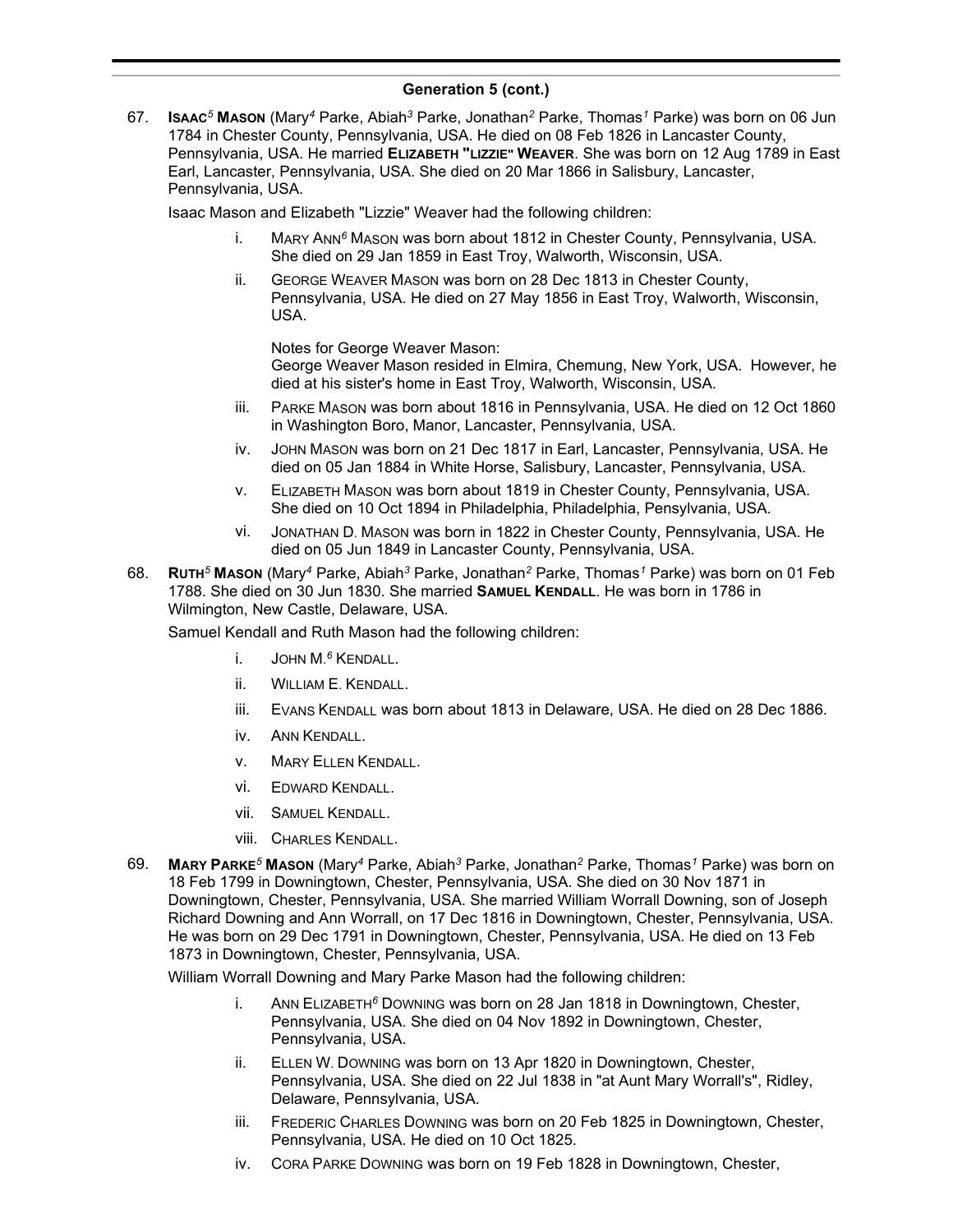Pennsylvania, USA. She died on 12 Mar 1837 in Downingtown, Chester, Pennsylvania, USA.

- v. EUGENE JOSEPH DOWNING was born on 08 Nov 1830 in Downingtown, Chester, Pennsylvania, USA. He died on 03 Jun 1914.
- 70. **JOHN EDGE***<sup>5</sup>* **PARKE** (Thomas A.*<sup>4</sup>* , Abiah*<sup>3</sup>* , Jonathan*<sup>2</sup>* , Thomas*<sup>1</sup>* ) was born on 05 Mar 1808 in Downingtown, Chester, Pennsylvania, USA. He died on 10 Apr 1887 in Downingtown, Chester, Pennsylvania, USA. He married **ANNE BRYAN GRAVES**. She was born on 07 Apr 1823 in Newton County, Georgia, USA. She died on 23 Jan 1890 in Downingtown, Chester, Pennsylvania, USA.

John Edge Parke and Anne Bryan Graves had the following children:

- i. JOHN EDGAR*<sup>6</sup>* PARKE.
- ii. THOMAS EDGE PARKE was born on 03 Jan 1851 in Augusta, Richmond, Georgia, USA. He died on 12 Dec 1913 in Downingtown, Chester, Pennsylvania, USA.
- iii. MARTHA HINTON PARKE.
- iv. OSCAR GRAVES PARKE.
- 71. **WILLIAM PARKE***<sup>5</sup>* **EVANS** (Esther*<sup>4</sup>* Parke, Abiah*<sup>3</sup>* Parke, Jonathan*<sup>2</sup>* Parke, Thomas*<sup>1</sup>* Parke) was born on 06 Apr 1811 in Chester County, Pennsylvania, USA. He died on 01 Mar 1852 in San Francisco, San Francisco, California, USA. He married Hannah Roberts Himes Benner, daughter of Jonathan Benner and Elizabeth Jennett Himes, in 1832 in Chester County, Pennsylvania, USA. She was born on 30 Nov 1811 in Chester County, Pennsylvania, USA. She died on 30 Apr 1884 in Centerville, Davis, Utah, USA.

William Parke Evans and Hannah Roberts Himes Benner had the following children:

- i. AMANDA MILLER*<sup>6</sup>* EVANS was born on 21 Oct 1833 in Downingtown, Chester, Pennsylvania, USA. She died on 17 Oct 1917 in Centerville, Davis, Utah, USA.
- ii. JONATHAN BENNER EVANS was born on 31 Jul 1837 in Downingtown, Chester, Pennsylvania, USA. He died on 19 Feb 1883 in Centerville, Davis, Utah, USA.
- iii. PARLEY PRATT EVANS was born on 18 Mar 1839 in Downingtown, Chester, Pennsylvania, USA. He died on 27 Oct 1912 in Park City, Summit, Utah, USA.
- iv. WILLIAM HIMES EVANS was born on 09 Jun 1843 in Downingtown, Chester, Pennsylvania, USA. He died on 18 Aug 1910 in Centerville, Davis, Utah, USA.
- v. JENNETT HIMES EVANS was born on 08 Jan 1849 in San Francisco, San Francisco, California, USA. She died on 10 Aug 1929 in Salt Lake City, Salt Lake, Utah, USA.
- 72. **MARY***<sup>5</sup>* **HANNUM** (John*<sup>4</sup>* , Alice*<sup>3</sup>* Parke, Jonathan*<sup>2</sup>* Parke, Thomas*<sup>1</sup>* Parke) was born on 13 Oct 1800 in East Bradford Twp., Chester, Pennsylvania, USA. She died on 18 Oct 1878 in West Marlborough Twp., Chester, Pennsylvania, USA. She married Abiah Cope, son of Abiah Cope and Jane Morris, on 09 Mar 1836 in West Chester, Chester, Pennsylvania, USA. He was born on 18 Apr 1791 in East Bradford Twp., Chester, Pennsylvania, USA. He died in West Marlborough Twp., Chester, Pennsylvania, USA.

Abiah Cope and Mary Hannum had the following children:

- i. HENRY*<sup>6</sup>* COPE was born on 24 Sep 1838 in West Marlborough Twp., Chester, Pennsylvania, USA.
- ii. DAVID COPE was born on 18 Sep 1840 in West Marlborough Twp., Chester, Pennsylvania, USA.

### **Generation 6**

73. **ALEXANDER G. B.** *<sup>6</sup>* **PARKE** (Richard B.*<sup>5</sup>* , Thomas R.*<sup>4</sup>* , Robert*<sup>3</sup>* , Thomas*<sup>2</sup>* , Thomas*<sup>1</sup>* ) was born on 28 Jan 1842 in Downingtown, Chester, Pennsylvania, USA. He died in Gap, Salisbury Twp., Lancaster, Pennsylvania, USA. He married Mary L. Black, daughter of Samuel Black and Agnes Robinson, on 07 Mar 1867 in Pequea, Salisbury Twp., Lancaster, Pennsylvania, USA. She was born in Dec 1836 in Salisbury Twp., Lancaster, Pennsylvania, USA. She died on 01 Apr 1918 in Gap, Salisbury Twp., Lancaster, Pennsylvania, USA.

Alexander G. B. Parke and Mary L. Black had the following children:

i. AGNES ELLOUISA*<sup>7</sup>* PARKE was born on 08 Dec 1868 in Salisbury Twp., Lancaster,